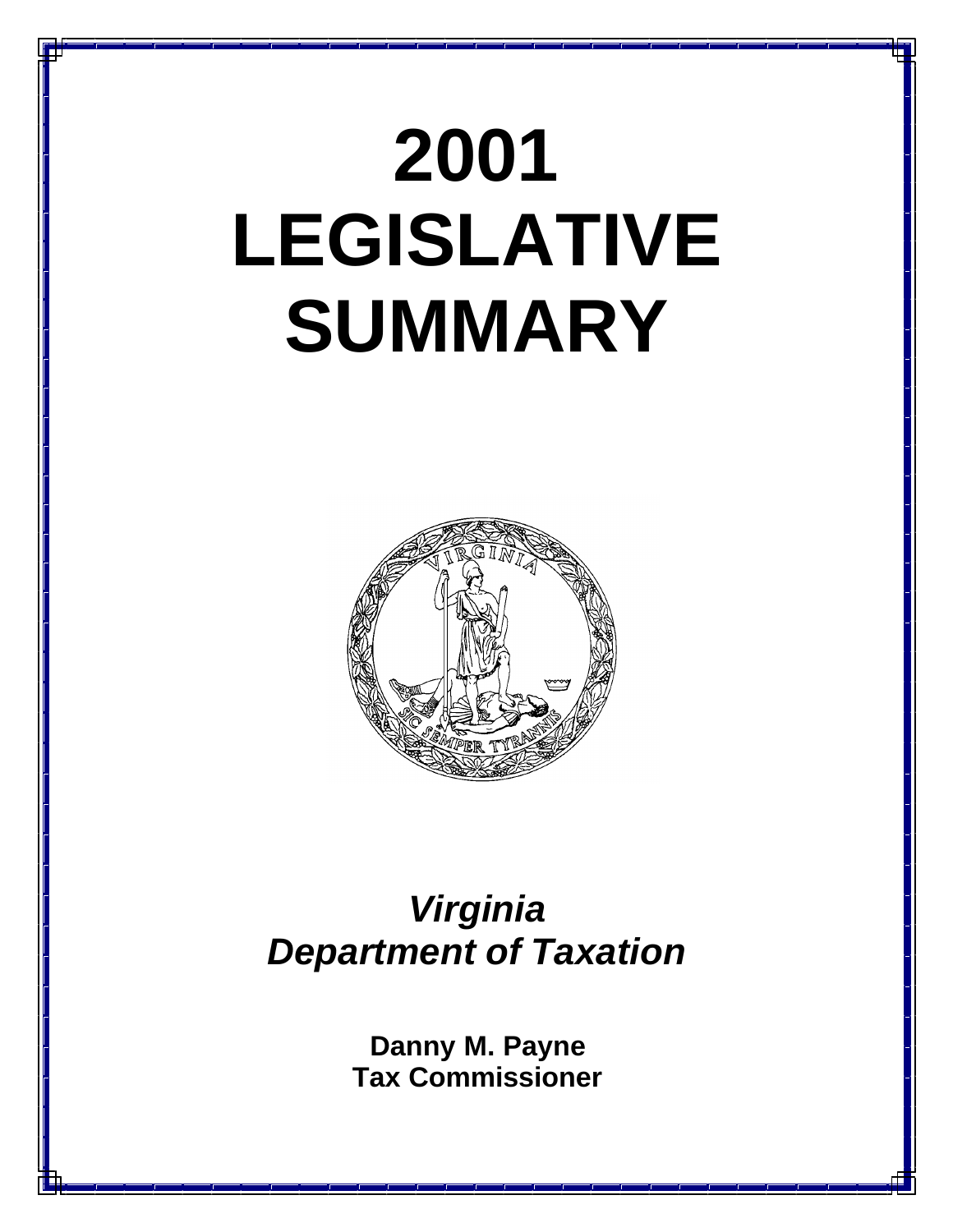### **INTRODUCTION**

The *Legislative Summary* is published by the Department of Taxation (TAX) as a convenient reference guide to state and local tax legislation enacted by the 2001 Session of the General Assembly. It includes a general description of enacted legislation affecting:

- ◆ State taxes administered by TAX, and
- $\bullet$  Local taxes which TAX assists in the administration of or on which TAX renders advisory assistance.

The *Summary* also includes legislative studies in which TAX will be directly involved or acting in a technical support role. However, in general, legislation granting property tax exemptions, creating special taxing jurisdictions or affecting taxes administered by other state agencies is not included in the *Summary*.

The *Summary* is intended to provide a synopsis of enacted legislation and is for information purposes only. The *Summary* is not a substitute for the actual state law, local ordinances, and TAX regulations. Additional information on new legislation affecting state taxes may be obtained from TAX at the following telephone numbers:

| <b>Individual Income Tax</b>    | (804) 367-8031 |
|---------------------------------|----------------|
| <b>Corporation Income Tax</b>   | (804) 367-8037 |
| <b>Sales and Use Tax</b>        | (804) 367-8037 |
| <b>Employer Withholding Tax</b> | (804) 367-8037 |
| <b>Voice/TDD</b>                | (804) 367-8329 |

Additional information on new local tax legislation should be obtained from your local Commissioner of Revenue or Treasurer.

#### **Virginia Department of Taxation July 2001**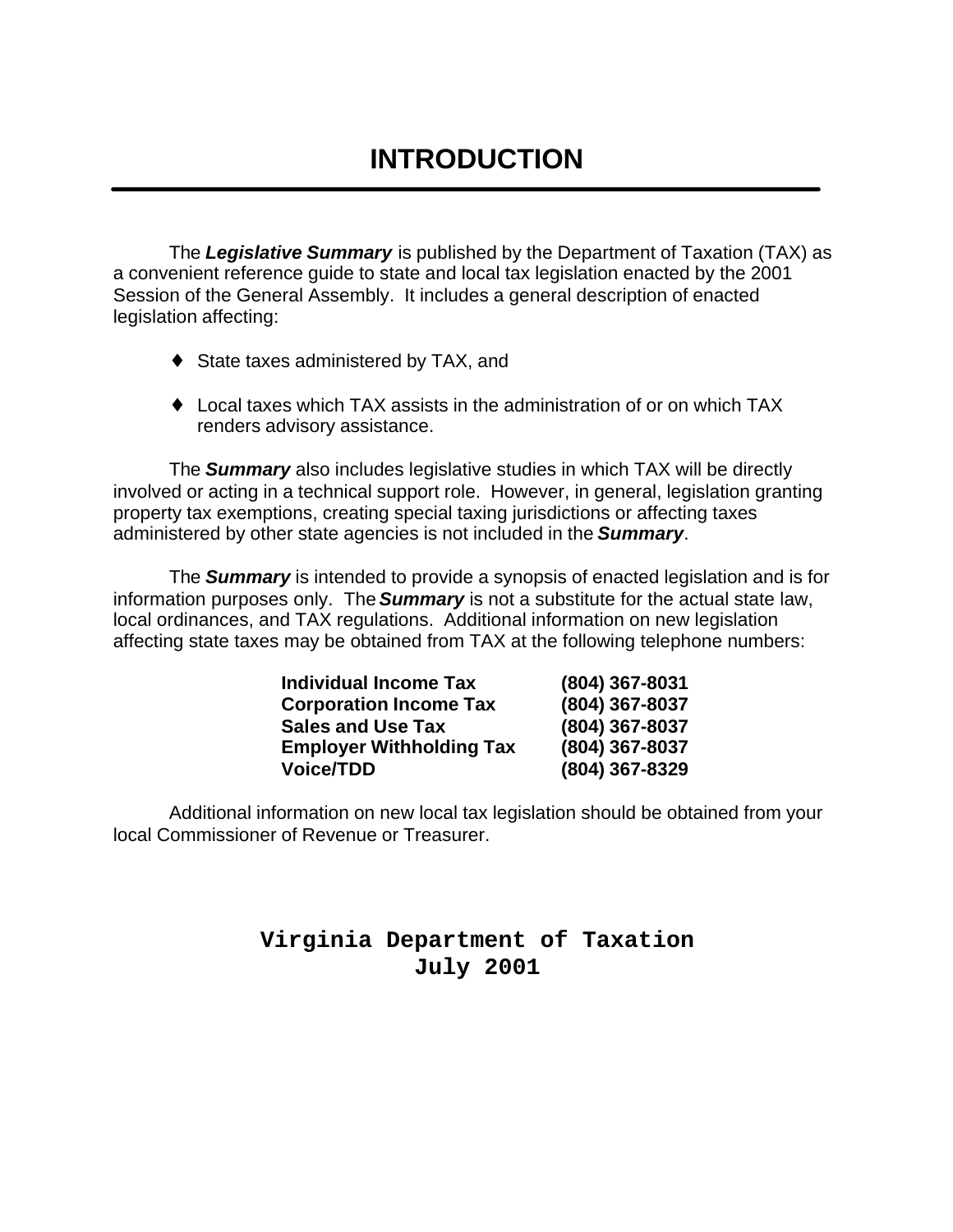### **TABLE OF CONTENTS**

| Corporations                                                           |  |  |  |
|------------------------------------------------------------------------|--|--|--|
| Credit for Machinery Used for Processing Recyclable Materials3         |  |  |  |
|                                                                        |  |  |  |
| Individuals                                                            |  |  |  |
|                                                                        |  |  |  |
| <b>Public School Foundation Check-off</b>                              |  |  |  |
|                                                                        |  |  |  |
|                                                                        |  |  |  |
| <b>Employer Withholding</b>                                            |  |  |  |
| Filing Annual Return with Employee Withholding Electronically5         |  |  |  |
|                                                                        |  |  |  |
|                                                                        |  |  |  |
|                                                                        |  |  |  |
|                                                                        |  |  |  |
|                                                                        |  |  |  |
|                                                                        |  |  |  |
|                                                                        |  |  |  |
|                                                                        |  |  |  |
|                                                                        |  |  |  |
|                                                                        |  |  |  |
|                                                                        |  |  |  |
|                                                                        |  |  |  |
| <b>Recordation Tax</b>                                                 |  |  |  |
|                                                                        |  |  |  |
|                                                                        |  |  |  |
|                                                                        |  |  |  |
| <b>GENERAL PROVISIONS</b>                                              |  |  |  |
| Taxing of Real and Personal Property Located in Special Zones  18      |  |  |  |
|                                                                        |  |  |  |
|                                                                        |  |  |  |
| Reduced Rate for Auxiliary Deputy Sheriffs Primary Private Vehicle  19 |  |  |  |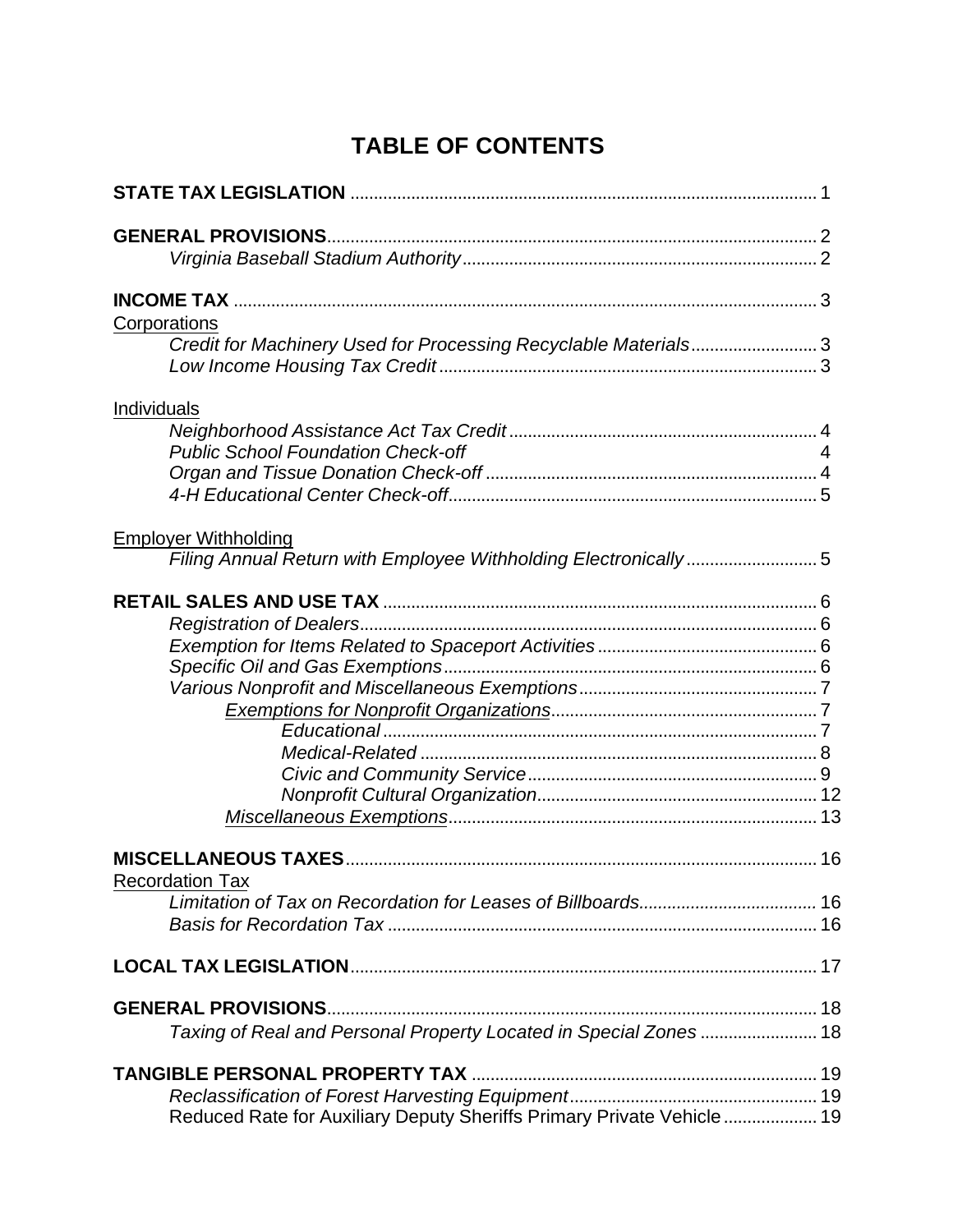| Exemption or Deferral of Property Taxes for Elderly and Handicapped 20 |    |
|------------------------------------------------------------------------|----|
|                                                                        |    |
| Use Value Assessments - Waiver of Prior Use Requirement -              |    |
|                                                                        |    |
| Application Fee Increase for Partial Exemptions & Tax Credits          | 21 |
| BUSINESS, PROFESSIONAL AND OCCUPATIONAL LICENSE TAX  21                |    |
| Local License Tax                                                      |    |
|                                                                        |    |
|                                                                        |    |
| <b>SCC Tax</b>                                                         |    |
|                                                                        |    |
| <b>Consumer Utility Tax</b>                                            |    |
|                                                                        |    |
| <b>Local Admissions Tax</b>                                            |    |
|                                                                        |    |
|                                                                        |    |
| <b>Transient Occupancy Tax</b>                                         |    |
|                                                                        |    |
|                                                                        |    |
| Coal and Gas Severence Tax                                             |    |
|                                                                        |    |
|                                                                        |    |
|                                                                        |    |
|                                                                        |    |
|                                                                        |    |
|                                                                        |    |
|                                                                        |    |
|                                                                        |    |
| SJ 351: Economic Incentives to Promote Growth and Competitiveness in   |    |
|                                                                        |    |
|                                                                        |    |
|                                                                        |    |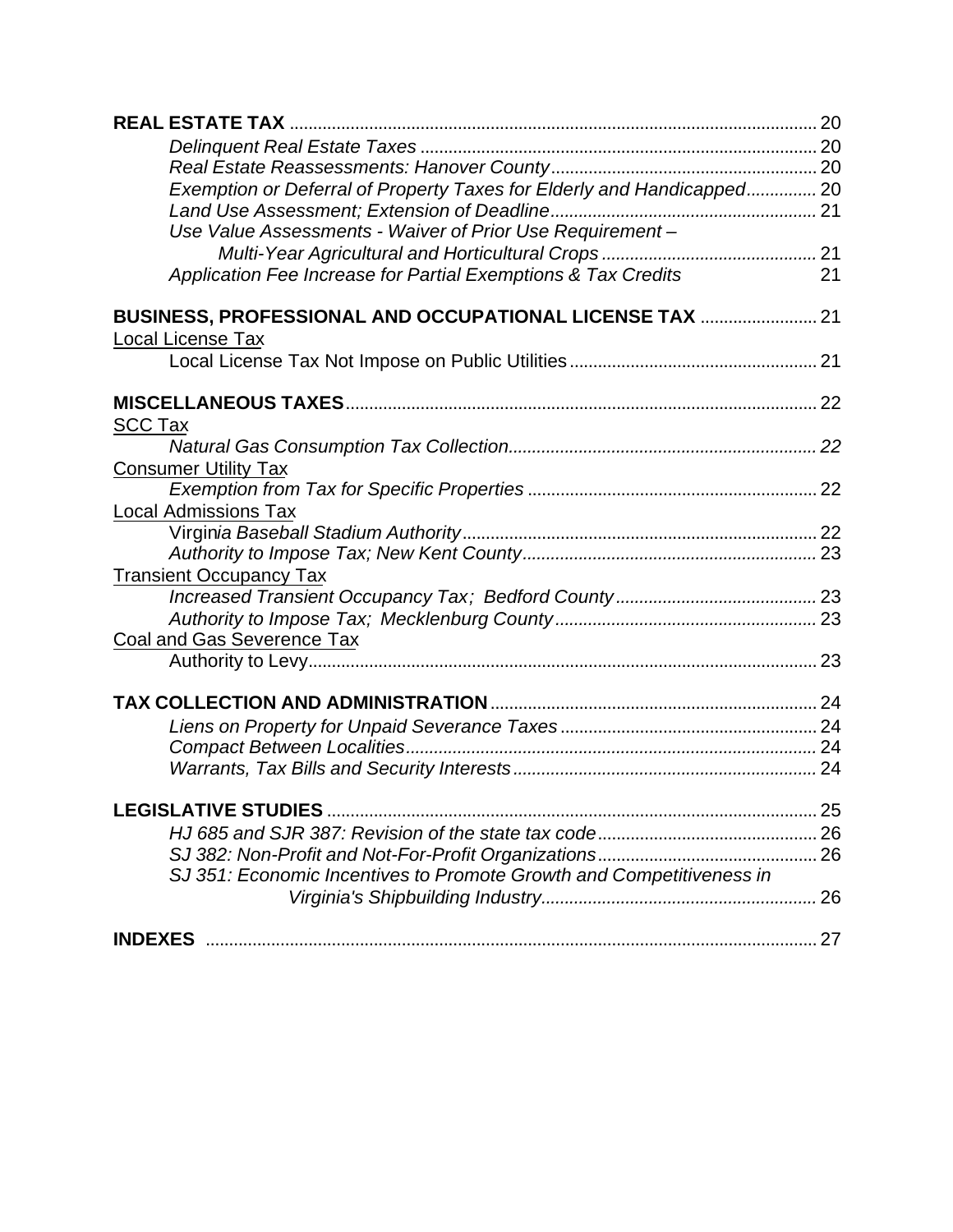## **STATE TAX**

## **LEGISLATION**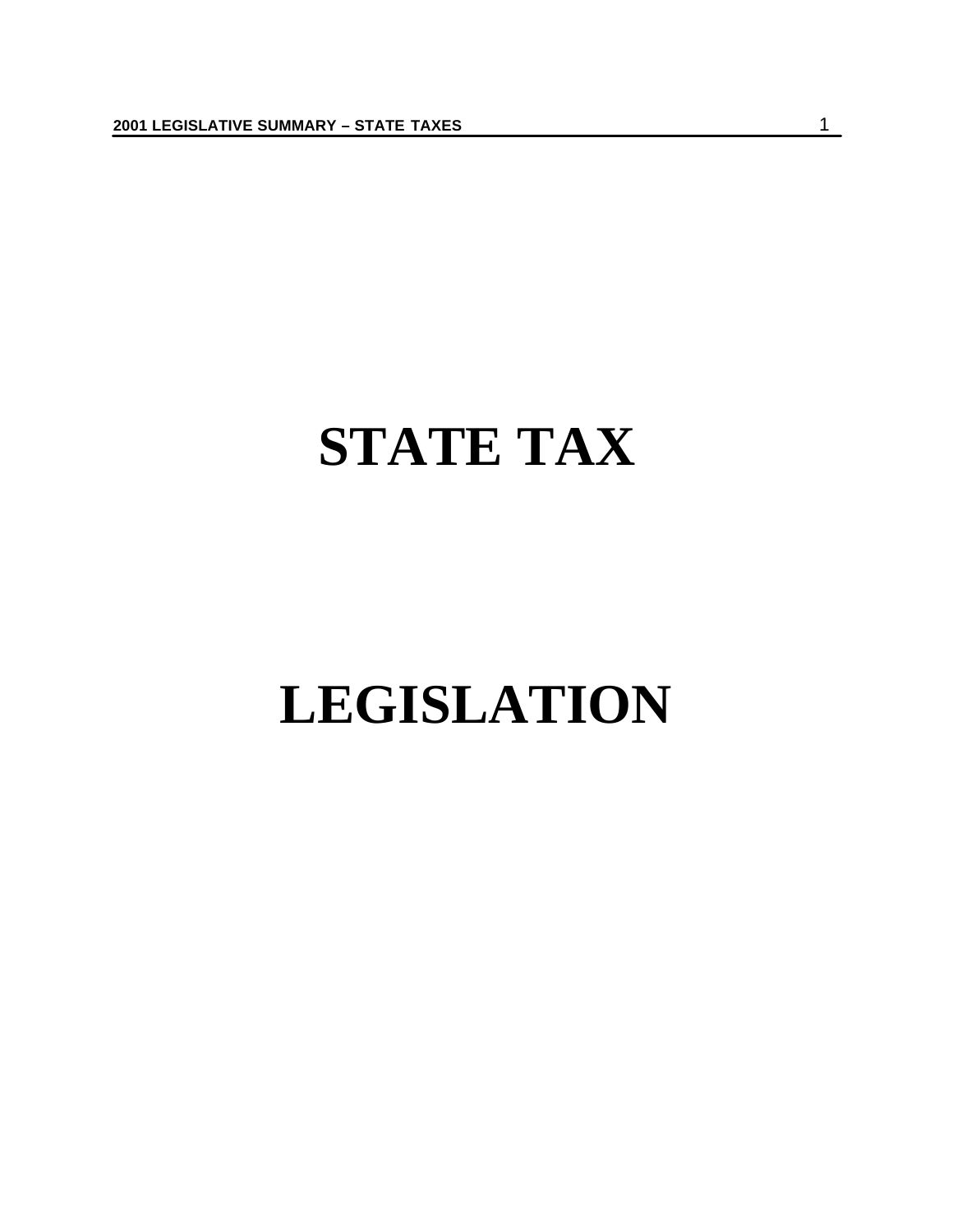#### **GENERAL PROVISIONS**

#### *Virginia Baseball Stadium Authority – Extended*

House Bill 1602 (Chapter 441) and Senate Bill 793 (Chapter 424) extend the sunset date of the 1997 amendments to the Virginia Baseball Stadium Authority from January 1, 2002 to January 1, 2005. These amendments provide for the establishment of an income tax and local option admission surcharge entitlements, and the clarification of sales and use tax and local option admissions tax entitlements. These entitlements will expire if the Authority fails to lease a stadium to a Major League Baseball team by January 1, 2005.

**Effective Date:** July 1, 2001 **Code Section Amended:** § 15.2-5806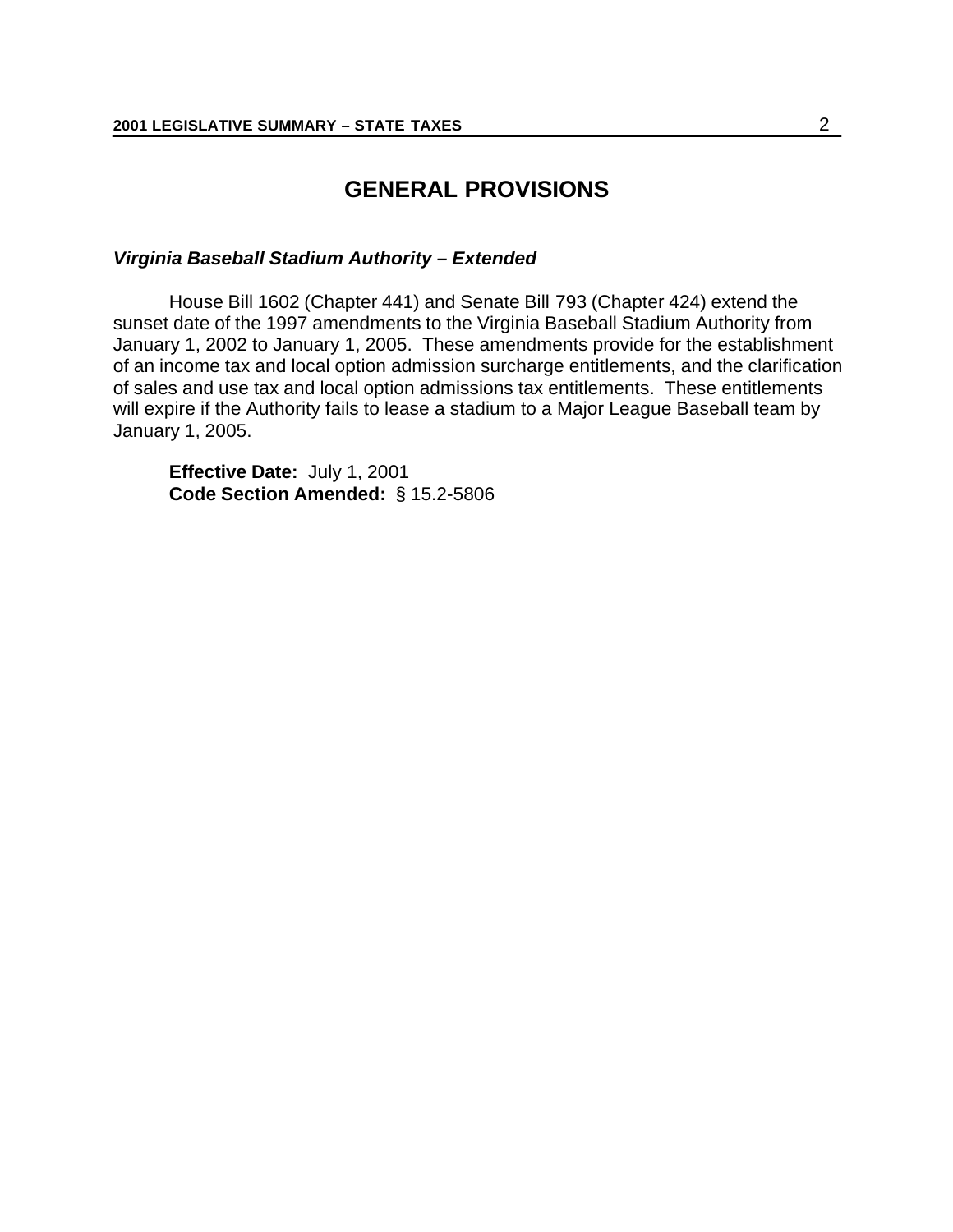#### **INCOME TAX**

#### **Corporations**

#### *Credit for Machinery Used for Processing Recyclable Materials – Extended*

Senate Bill 1112 (Chapter 91) extends the sunset provisions for the individual and corporate income tax credits for the purchase of machinery and equipment used for processing recyclable materials from January 1, 2001 to January 1, 2004.

This credit allows individuals and corporations an income tax credit equal to 10% of the purchase price paid for machinery and equipment, as certified by the Department of Environmental Quality, used to process recycled materials for sale. The total credit allowed cannot exceed 40% of the taxpayer's Virginia income tax liability in the taxable year of purchase.

**Effective Date:** July 1, 2001 **Code Section Amended:** § 58.1-439.7

#### *Low Income Housing Tax Credit– Amended*

House Bill 2145 (Chapter 299) and Senate Bill 1325 (Chapter 293) make a number of changes to the low-income housing tax credit. The maximum amount of tax credits that can be authorized annually is reduced from \$3.5 million to \$500,000. Taxpayers may now take the credit against the bank franchise tax and the gross receipts tax on insurance premiums. The tax credit applies to any five taxable years in which a federal low-income housing tax credit is allowed instead of the first five taxable years that the federal credit is allowed. Partners and S-corporation shareholders may allocate the credits either in proportion to their ownership interests or as they mutually agree. Any unused credit may be carried over for 5 taxable years or until the full credit is used, whichever occurs first.

**Effective Date:** Taxable years beginning on and after January 1, 2001 **Code Section Amended:** §§ 36-55.63 and 58.1-435 **Code Section Repealed:** § 58.1-336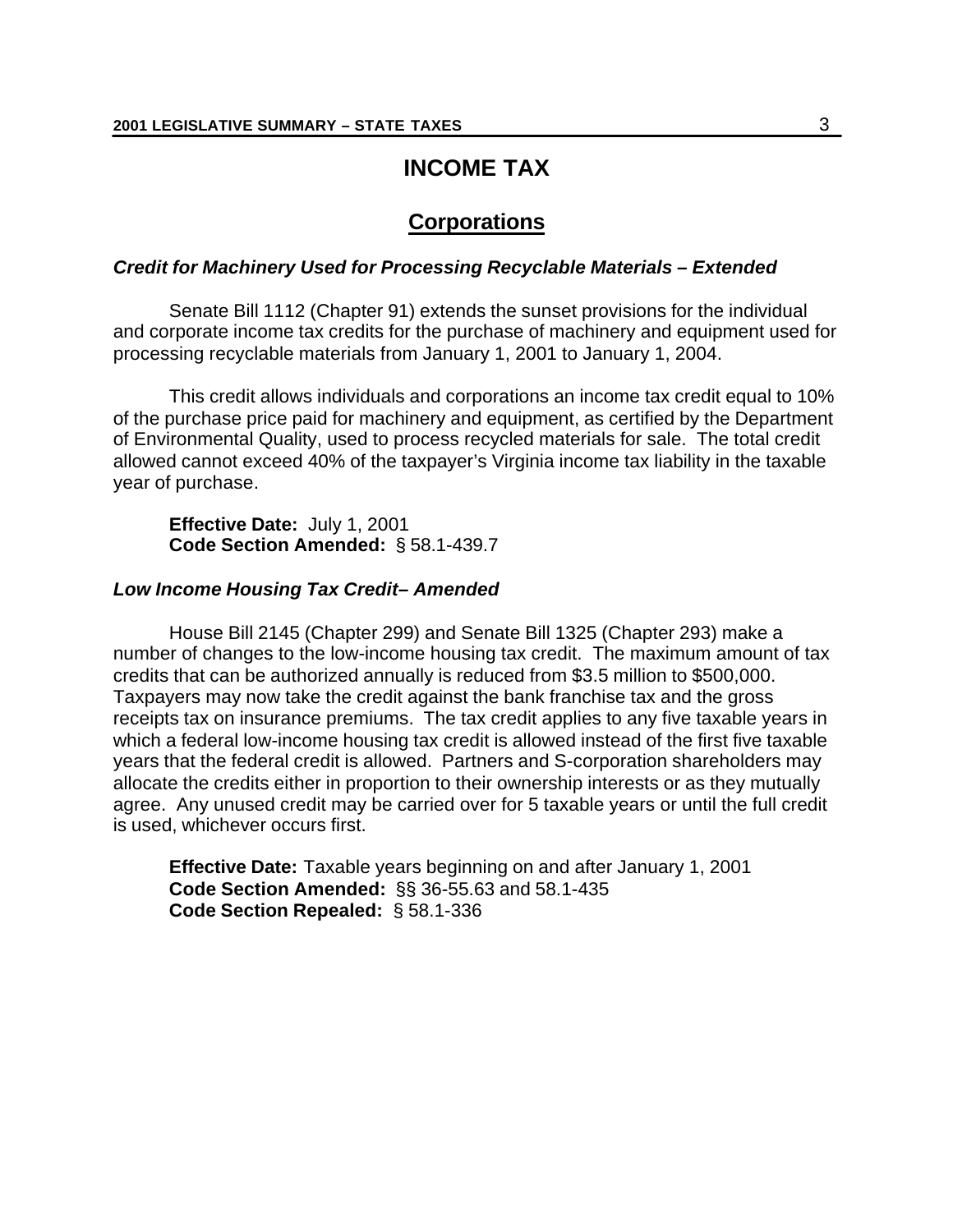#### **Individuals**

#### *Neighborhood Assistance Act Tax Credit - Amended*

House Bill 2202 (Chapter 300) and Senate Bill 1214 (Chapter 292) modify provisions under the Neighborhood Assistance Act regarding contributions made by individuals that may qualify for a tax credit. Individuals may receive a tax credit under the Act equal to 45% of a monetary donation made to a neighborhood organization if the donation exceeds \$900. The maximum tax credit allowed to individual or married taxpayers is limited to \$750 annually. Of the \$8 million of credits authorized by the Act, individuals may account for no more than \$1 million. The sunset provision of the Act is extended through fiscal year 2004.

**Effective Date:** July 1, 2001, except for the provisions that change the treatment of contributions from individuals which would be effective for taxable years beginning on or after January 1, 2002.

**Code Sections Amended:** §§ 63.1-323 and 63.1-325.2 **Code Sections Repealed:** §§ 58.1-323 and 58.1-325.2

#### *Public School Foundation Check-off - New*

House Bill 2583 (Chapter 559) creates an individual income tax check-off for voluntary contributions to specified local public school foundations. If an individual is not eligible to receive an income tax refund or the amount of their refund is less than the contribution, the individual may voluntarily make a contribution by making payment to the Virginia Department of Taxation.

**Effective Date:** Taxable years beginning on and after January 1, 2002, but before January 1, 2007. **Code Section Added:** § 58.1-346.17

#### *Organ and Tissue Donation Check-off - New*

House Bill 2651 (Chapter 560) allows any individual to designate a portion of his or her tax refund to the Virginia Transplant Council for the promotion and coordination of educational and informational activities related to organ, tissue and eye donation.

**Effective Date:** Taxable years beginning on and after January 1, 2002, but before January 1, 2007. **Code Section Added:** § 58.1-346.18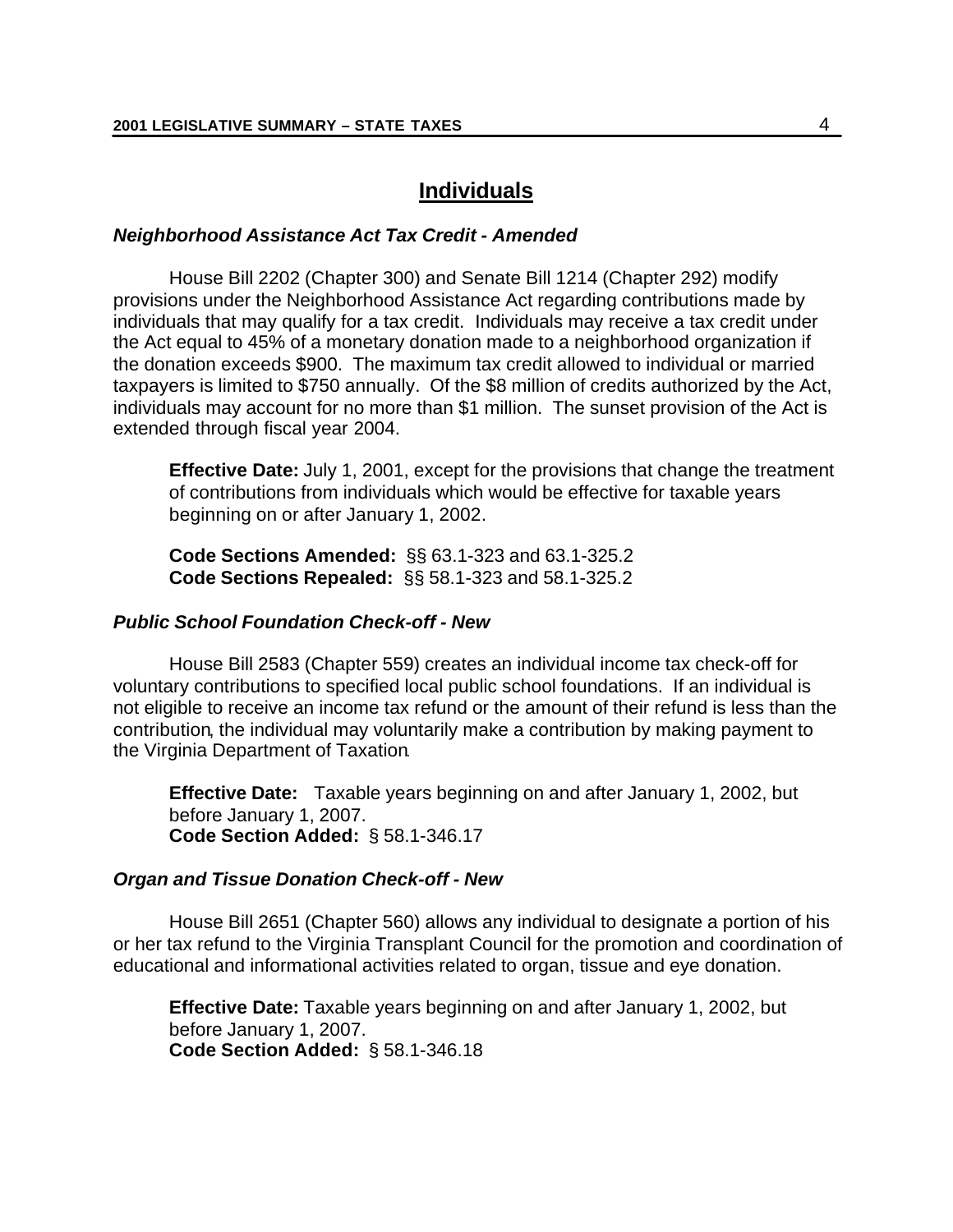#### *4-H Educational Center Check-off - New*

House Bill 1596 (Chapter 535) allows any individual to designate a portion of his or her refund to the 4-H Educational Centers for their educational, leadership and camping programs.

**Effective Date:** Taxable years on or after January 1, 2002, but before January 1, 2007 **Code Section Added:** § 58.1-346.16

#### **Employer Withholding**

#### *Filing Annual Return with Employee Withholding Electronically - New*

House Bill 1774 (Chapter 297) and Senate Bill 852 (Chapter 307) require employers with 250 or more annual employee wage statements ("W-2 forms") to file their annual withholding report via magnetic media.

**Effective Date:** January 1, 2002 **Code Section Amended:** § 58.1-478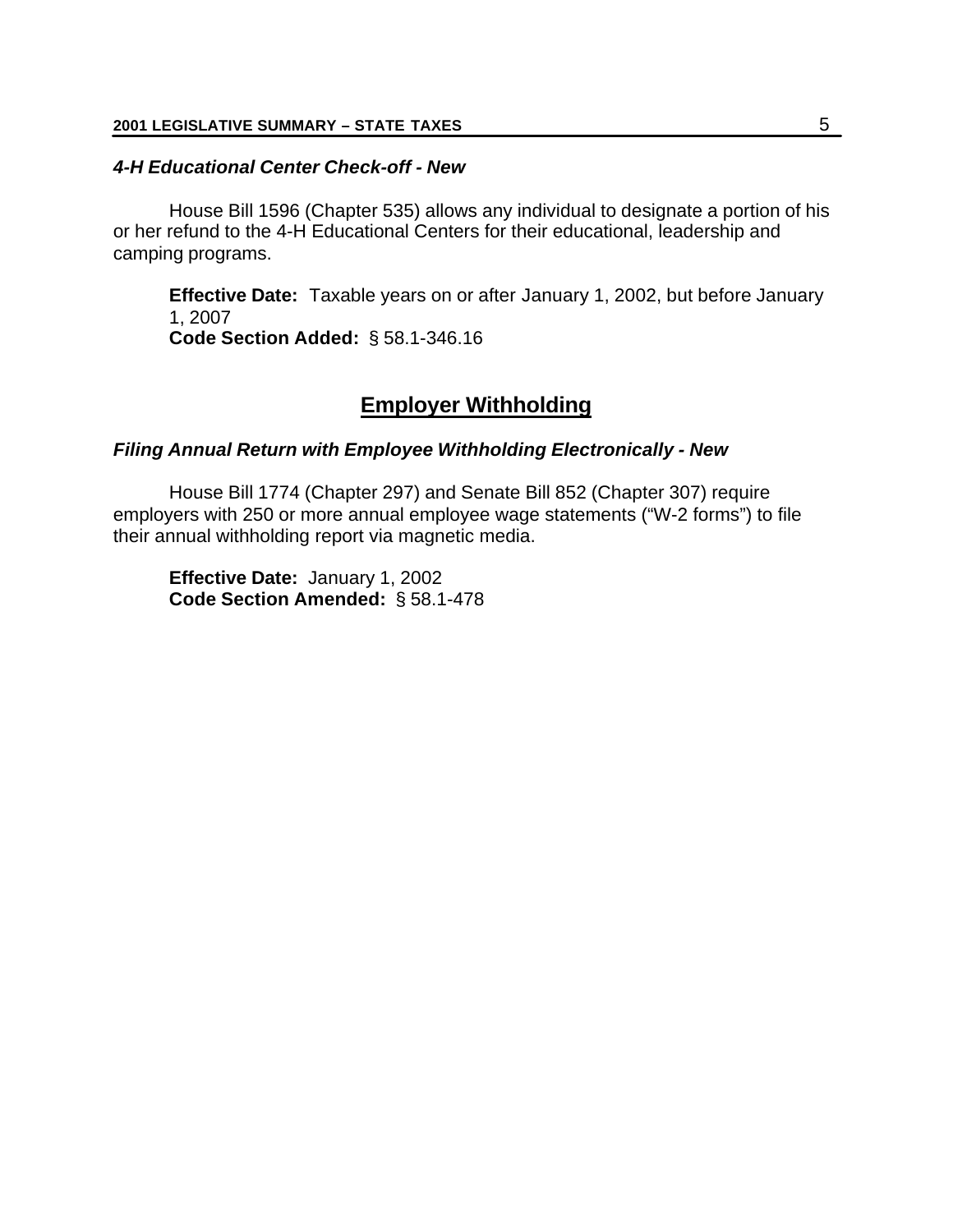#### **RETAIL SALES AND USE TAX**

#### *Registration of Dealers - Amended*

House Bill 1746 (Chapter 362) and Senate Bill 857 (Chapter 343) eliminate the signature requirement on the application for a retail sales and use tax certificate of registration to conduct business as "dealers" in Virginia.

As a result of this legislation, dealers may now register via the Internet using the department's "iReg"' registration tool available at the department's website: http://www.tax.state.va.us.

**Effective Date:** July 1, 2001 **Code Section Amended:** § 58.1-613

#### *Exemption for Items Related to Spaceport Activities – Extended*

House Bill 2414 (Chapter 468) and Senate Bill 976 (Chapter 429) extends, from June 30, 2001 to June 30, 2011, the sunset date of the sales and use tax exemption for the sale, lease, use, storage, consumption or distribution of tangible personal property used to conduct spaceport activities.

**Effective Date:** July 1, 2001 **Code Section Amended:** § 58.1-609.3(13)

#### *Specific Oil and Gas Exemptions – Extended*

House Bill 2830 (Chapter 769) extends the sunset date from June 30, 2001 to June 30, 2006, for the following two retail sales and use tax exemptions:

1) Certified pollution control equipment and facilities which have been certified by the Department of Mines, Minerals and Energy for coal, oil and gas production, including gas, natural gas, and coalbed methane gas, and

2) Raw materials, fuel, power, energy, supplies, machinery or tools or repair parts therefor or replacements thereof, used directly in the drilling, extraction, refining, or processing of natural gas or oil and the reclamation of the well area.

**Effective Date:** July 1, 2001 **Code Section Amended:** §§ 58.1-609.3(9) and 58.1-609.3(12)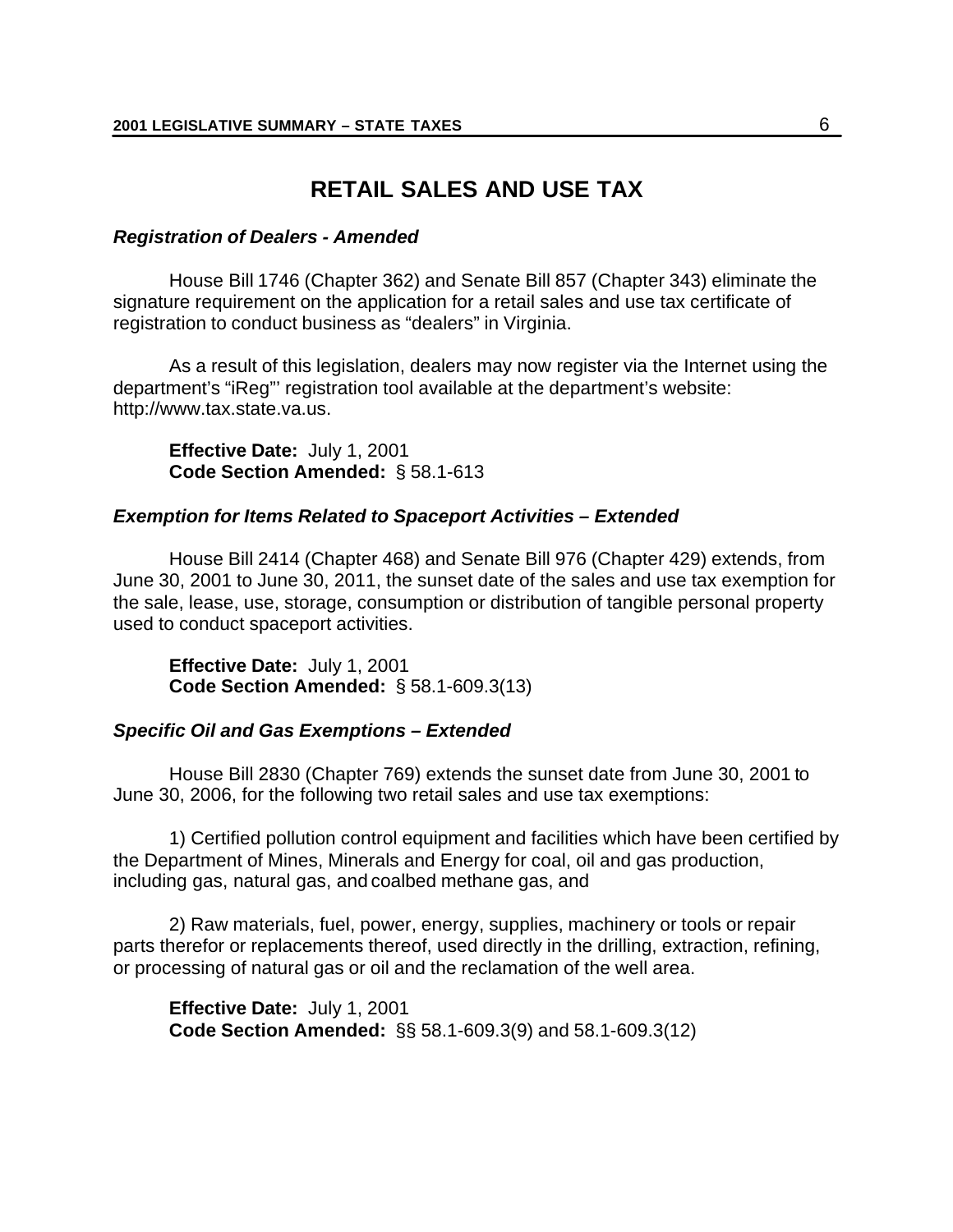#### *Various Nonprofit and Miscellaneous Exemptions - New*

Exemptions from the retail sales and use tax were created for various nonprofit organizations by Senate Bill 1409 (Chapter 860). The exemptions apply to purchases by nonprofit organizations, generally exempt from taxation under § 501(c)(3) of the Internal Revenue Code, and established for a specific purpose. These exemptions are designated by type and category. The known affected organizations and the code section amended are noted in parentheses.

This bill also extended the sunset date of certain existing exemptions due to expire on June 30, 2001.

#### *Educational Exemptions (effective July 1, 2001, through June 30, 2002)*

- An organization operating exclusively to support the mission and purposes of a community college in the Commonwealth by raising funds for student scholarships and college programs. (*Germanna Community College Educational Foundation;* § 58.1-609.4)
- An organization operating exclusively to provide an alternative traditional, experiential educational program as well as GED preparation and testing for juvenile offenders who meet either the criteria for commitment in the Department of Juvenile Justices System or Child in Need of Service/Supervision petitions and probation*. (Norfolk Marine Institute;* § 58.1-609.4)
- An organization operating exclusively to provide evaluation, education, training, and employment of handicapped persons*. (Shen-Paco Industries Inc.;* § 58.1-609.4)
- An organization operating exclusively to foster, promote and engage in aerospace education, coordinate an annual fly-in exposition, and an exchange of aviation educational information. *(Virginia Council of EAA Chapters Inc*.*;* § 58.1-609.4)
- An organization operating for the purpose of serving as the administrative, financial, and fiscal agent for an institution of higher education in the Commonwealth of Virginia in research and sponsored program administration*. (Old Dominion University Research Foundation*.; § 58.1-609.4)
- An organization operating to provide a stable educational system beginning in infancy and continuing through the eighth grade emphasizing traditional values and traditional education. *(Congressional Schools of Virginia.;* § 58.1-609.4)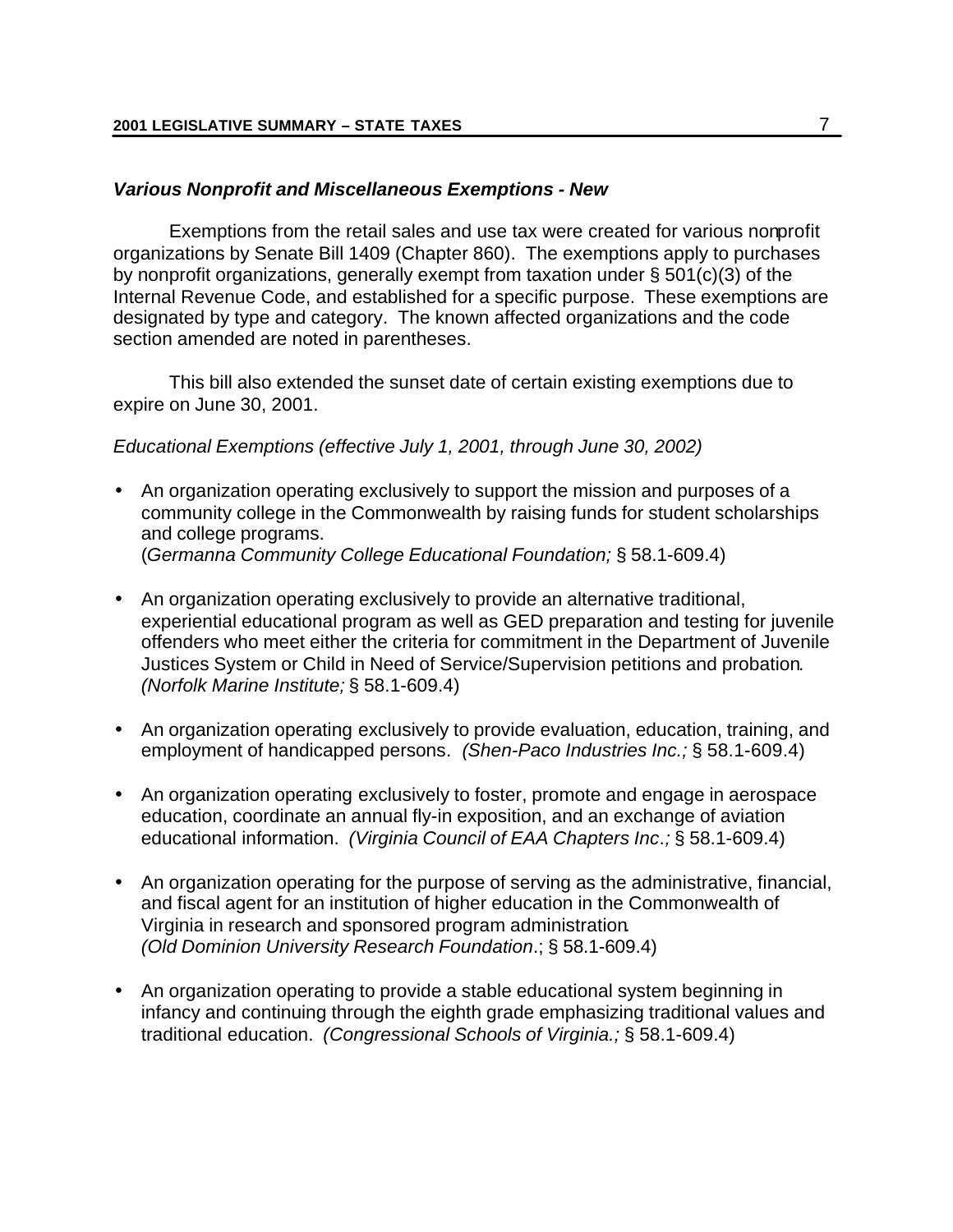*Medical Related Exemptions (effective July 1, 2001, through June 30, 2003)*

- Organizations formed to assist in meeting the needs of terminally ill patients*.* (*All Hospices*; § 58.1-609.7)
- An organization operating to improve health care in Grenada by offering continuing medical and nursing education, while providing medical supplies and equipment. (*Grenadians United in Virginia, Inc.;* § 58.1-609.7)
- An organization operating to make quality hospice care available to persons with life threatening illnesses, their families and those affected by death and dying, and advocate effectively for patient comfort, dignity and choice. *(Blue Ridge Hospice, Inc.;* § 58.1-609.7)
- An organization operating to improve the recovery and quality of life for survivors of brain injury and their families by providing outreach to more than 10,000 families annually in the form of information and referral assistance*. (Brain Injury Association of Virginia, Inc.;* § 58.1-609.7)
- An organization operating to provide physical, psychological, social and spiritual care for terminally ill persons and their families*.* (*Hospice of Piedmont, Inc.;* § 58.1-609.7)
- An organization operating to provide comprehensive reproductive and complementary health care services that preserve and protect the essential privacy and rights of each individual, advocate public policies that guarantee these rights and ensure access to such services. *(Planned Parenthood of Blue Ridge, Planned Parenthood of Southern Va., Va. League of Planned Parenthood;* § 58.1-609.7)
- An organization operating to support the charitable, scientific, and educational activities of a hospital by providing a comprehensive range of high quality health care services. *(Culpeper Memorial Hospital Support Services;* § 58.1-609.7)
- An organization operating to identify and support innovative and creative health and quality of life improvements throughout the community in which it is located and in surrounding communities. *(The John Randolph Foundation, Inc.;* § 58.1-609.7)
- An organization operating to improve access to primary health care for all Virginians by providing technical assistance to communities in developing not-for-profit primary care medical practices*. (Virginia Primary Care Association, Inc.;* § 58.1-609.7)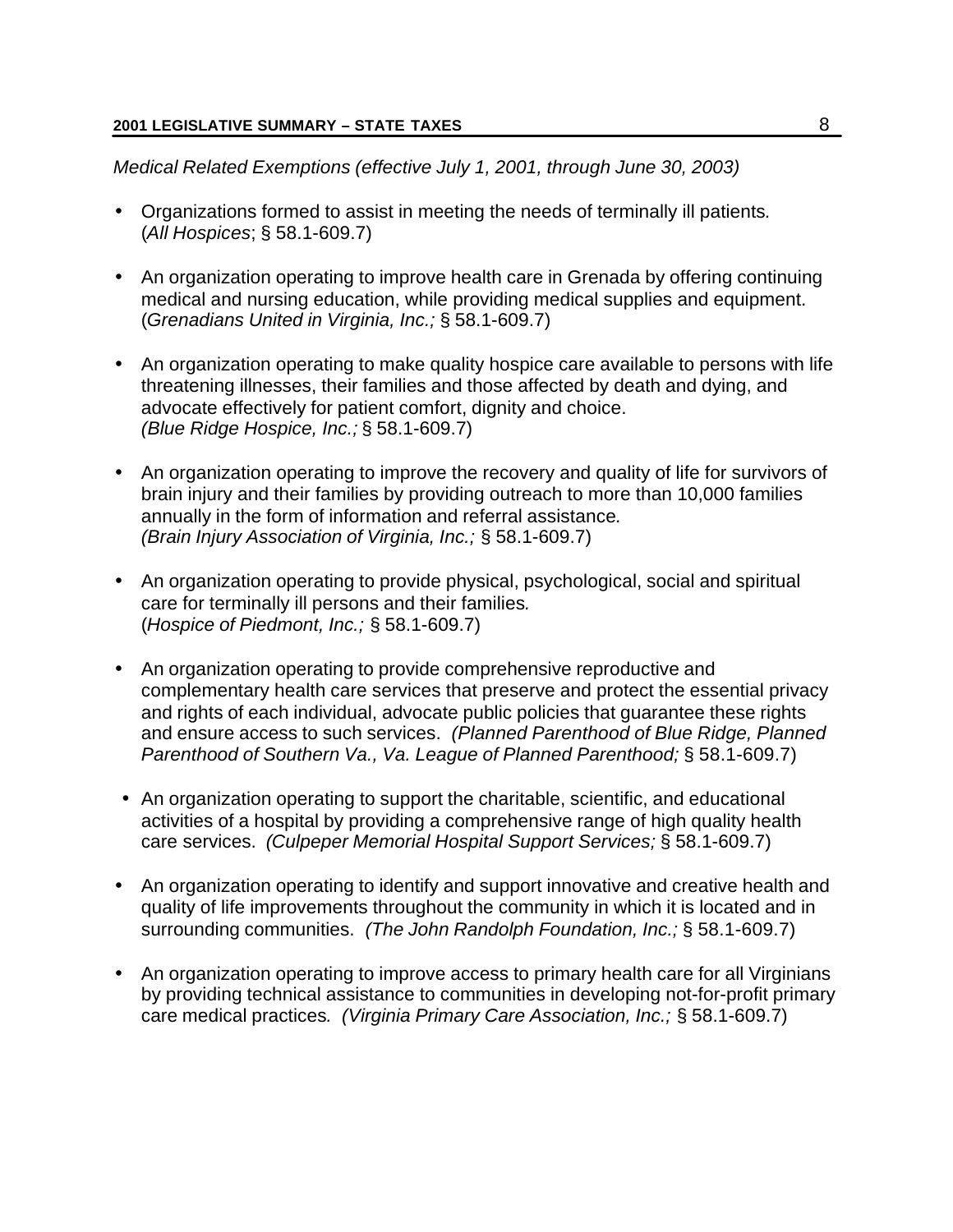*Civic and Community Service (effective July 1, 2001, through June 30, 2005)*

- An organization operating to combat child abuse by coordinating and providing for crisis intervention and counseling services to children and their families through a neutral, child-focused facility. *(Children's Advocacy Center of Bristol/Washington Company, Virginia, Inc.;* § 58.1-609.8)
- An organization operating to foster the serious consideration in the university environment of a Biblical worldview by encouraging and facilitating discussion in light of the challenges of the contemporary culture. *(Center for Christian Study;* § 58.1-609.8)
- An organization operating to provide social service programs to the international community within Northern Virginia. *(Center for Multicultural Human Services;* § 58.1-609.8*)*
- An organization operating to provide services for young children and their families, including early intervention, early head start, pediatric rehabilitation and community childcare as well as training for the professionals who serve them. *(The Children's Center;* § 58.1-609.8)
- An organization operating to uphold the sanctity of human life by ministering to women in crisis pregnancy and encouraging alternatives to abortion. *(Crisis Pregnancy Center of Roanoke Valley*; § 58.1-609.8)
- An organization operating to help people in rural areas plan and carry out activities that increase conservation of natural resources, support economic development and enhance the environment and standard of living in local communities. (*Eastern Shore of Virginia Resource Conservation & Development Council, Inc;* § 58.1-609.8)
- An organization that provides counseling services for individuals that help them integrate the resources of their spiritual lives with the circumstances of their emotional lives. *(Emmanus Ministries, Inc;* § 58.1-609.8)
- An organization operating to support youth by expanding after-school programs, tutoring suspended students, increasing mentor relationships, and informing the community of available youth services. *(Fairfax Partnership for Youth, Inc.;* § 58.1-609*.*8)
- An organization operating to help children and their families reach their potential and improve the quality of their lives by providing high quality childcare, education and training, and family support programs. *(Friends Association for Children*; § 58.1-609.8)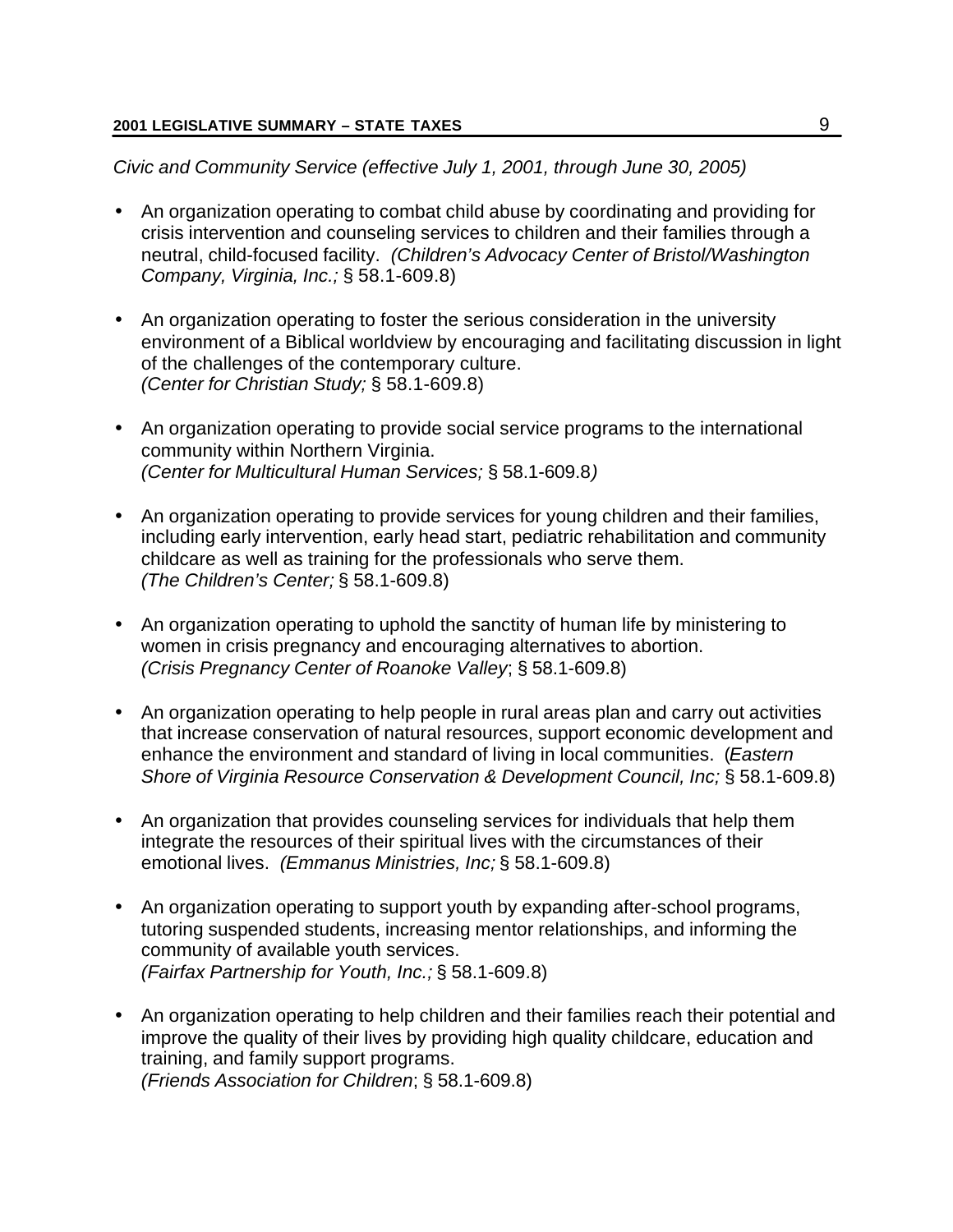- An organization operating to provide emotionally and behaviorally disturbed children an alternative form of therapy based on unconditional and non-threatening acceptance within a nurturing environment utilizing the unique qualities of the horse. *(Gallastar Equine Center, Inc.;* § 58.1-609.8)
- An organization operating to provide emotional support to the bereaved, the seriously ill, the dying, and their families and friends. *(Haven of Northern Virginia;* § 58.1-609.8)
- An organization operating to preserve an historic landmark as a center for the enhancement of the quality of life of all the citizens through educational, recreational and cultural programs. *(The Highland Center;* § 58.1-609.8)
- An organization operating to advise individuals with cancer, their families, and representatives on matters arising from or associated with their cancer; provide probono legal services or legal referral services; and educate individuals and the public on rights of cancer patients. *(Legal Information Network for Cancer*; § 58.1-609.8)
- An organization operating to prevent animal suffering through aggressive spay/neuter programs and humane education. (*Petfix Coalition;* § 58.1-609.8)
- An organization operating to conduct fund-raising activities on behalf of community members who have great financial needs due to illness or death. (*Taylor's Valley Community Club*; § 58.1-609.8)
- An organization operating to support the benevolent ministry of a certain religious home and retirement communities through fund-raising activities. (*Virginia Baptist Homes Foundation;* § 58.1-609.8)
- An organization operating to provide assistance to women over eighteen years of age in need of temporary assistance who become involved in counseling in a group home setting, and support services at minimal or no cost. (*Menchville House Ministries, Inc*.; § 58.1-609.8)
- An organization operating to raise funds, promote, develop, plan, distribute, budget funds and generally assume the responsibility for the improvement and beautification of both public and private facilities. *(Gateway Streetscape Foundation, Inc*.; § 58.1-609.8)
- An organization operating as a booster club to provide equipment and facilities to promote organized youth activities. *(Glenvar Youth Boosters;* § 58.1-609.8)
- An organization operating to serve the community by providing financial support through fund-raising events for individuals and families in need as well as nonprofit organizations. *(Women in the Giving Spirit;* § 58.1-609.8*)*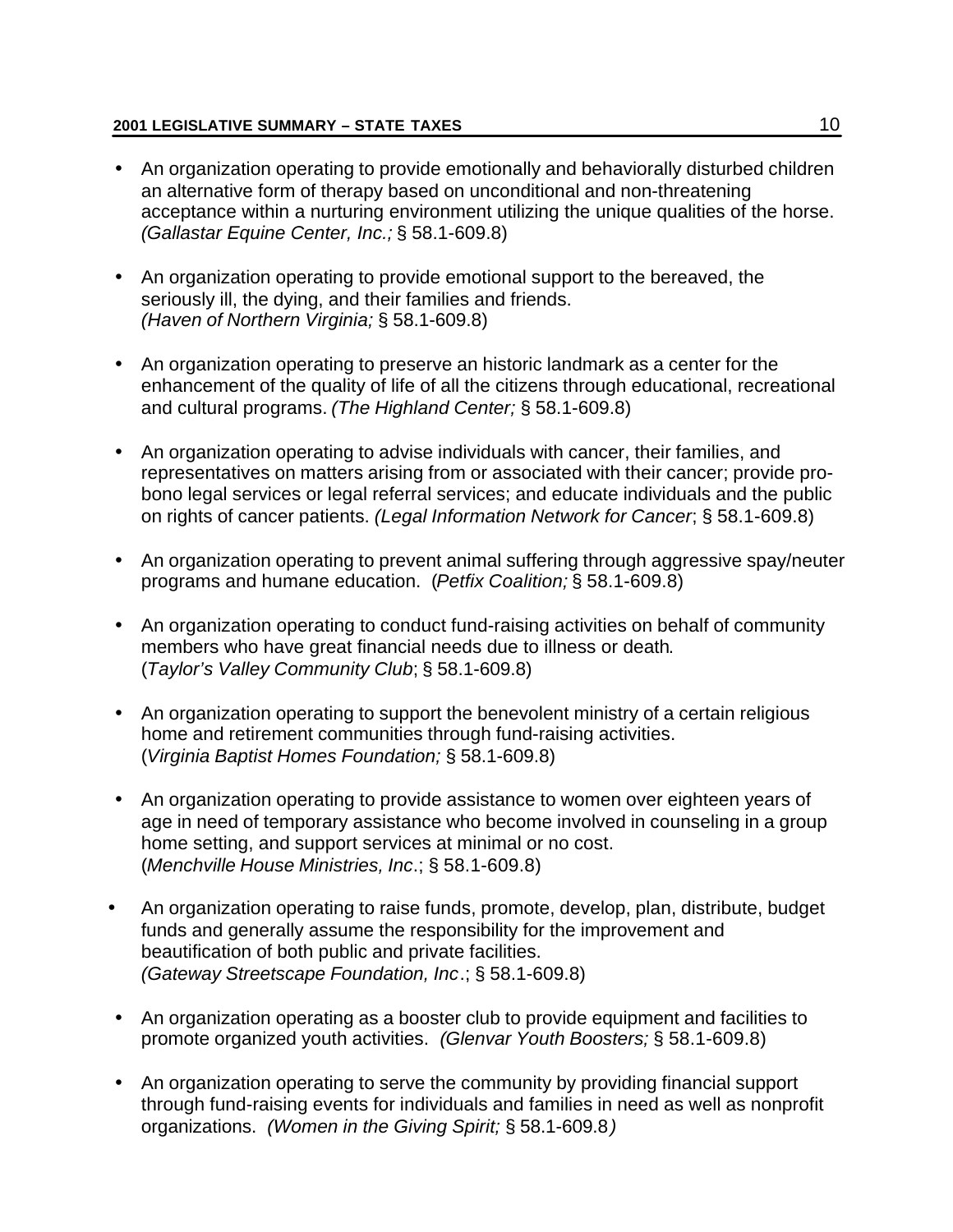- An organization operating to develop and implement programs to assist women who are experiencing a crisis due to an unplanned or unwanted pregnancy in meeting their physical, financial, and spiritual needs. Also to develop and conduct educational programs to inform the public as to what abortion is and the alternatives to abortion. *(Crisis Pregnancy Center of Tidewater, Inc*; § 58.1-609.8*)*
- An organization operating to ensure that young people will be given the opportunity to reach their full potential and become productive members of society. *(Manterfly Youth Development, Inc.;* § 58.1-609.8)
- An organization operating to promote and provide for the education of deaf persons through establishing schools to teach sign language. *(International Christian Centers for the Deaf, Inc.;* § 58.1-609.8)
- An organization operating to educate its members, medical professionals, and the general public about Smith-Magenis Syndrome (SMS); to encourage, support and fund SMS-related research; to support individuals and families affected by SMS and related disorders; and to promote other activities related to SMS. *(Parents & Researchers Interested in Smith Magenis Syndrome (PRIMS), Inc.;* § 58.1-609.8*)*
- An organization operating to combat child abuse by coordinating and providing for crisis intervention and counseling services to children and their families through a neutral, child-focused facility. *(The Children's Advocacy Center of Bristol/Washington Company, Virginia, Inc*.; § 58.1-609.8)
- An organization operating to assist local Vietnamese communities by providing services to aid in naturalization, immigration status adjustment, family reunification, translation, and other specialized human services. *(Boat People, S.O.S., Inc.;* § 58.1-609.8*)*
- An organization providing care to destitute, delinquent, abandoned, neglected, dependent and/or emotionally disturbed children and the establishment of an independent community-based treatment program for emotionally disturbed children, adolescents, and their families. *(KidsPeace National Centers for Kids in Crisis of North America;* § 58.1-609.8)
- An organization operating as a private foundation to receive and hold funds or property to make contributions to educational, environmental, artistic, historical, scientific, health, community or religious organizations with the goal of improving knowledge, services or practices in these fields. *(Robert and Dee Leggett Foundation*; § 58.1-609.8*)*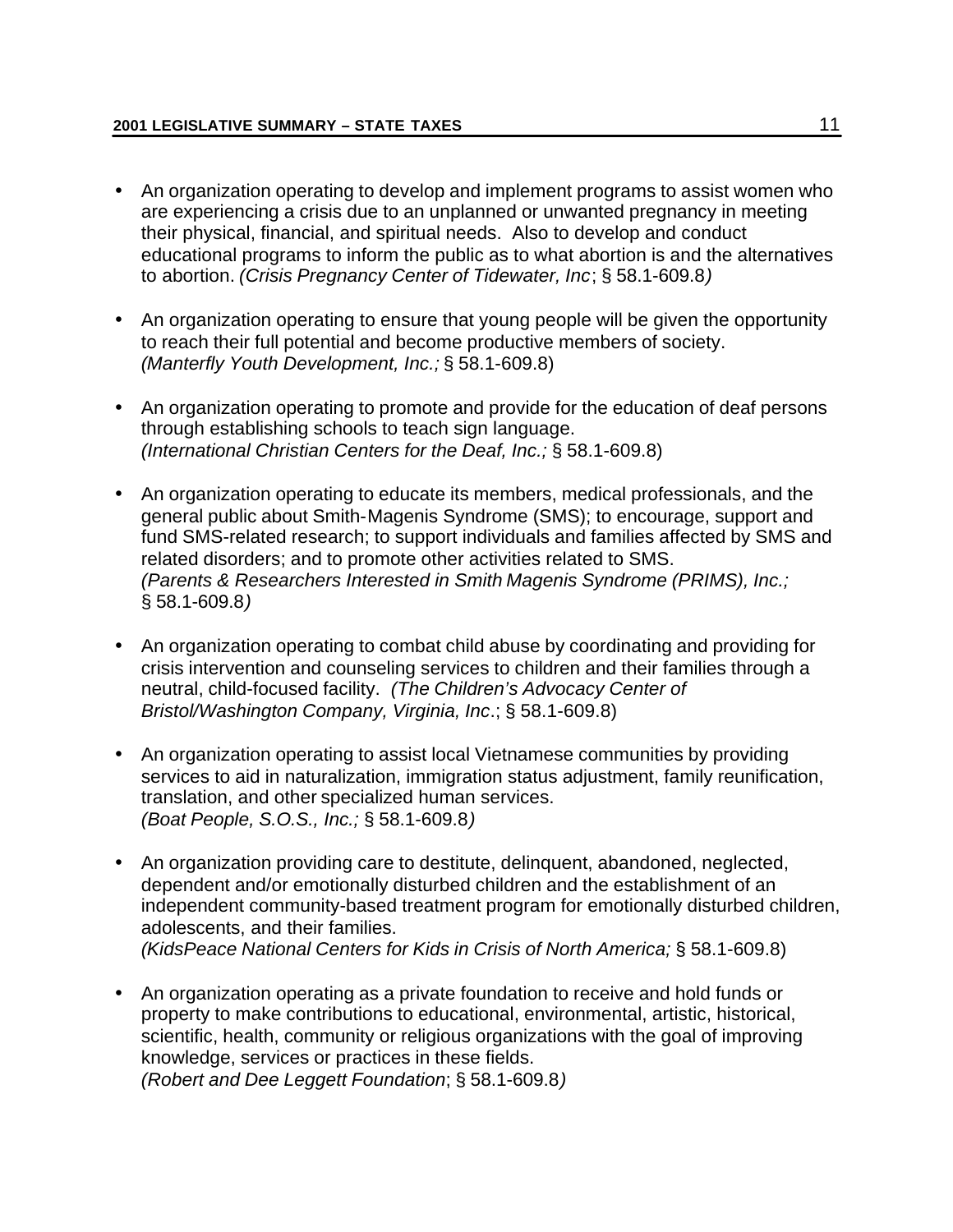- An organization within the boundaries of the Ninth Planning District (Rappahannock-Rapidan) operating to provide temporary emergency relief to families residing, who are experiencing crises by providing services to the homeless and those persons who are victims of physical and/or mental abuse. *(Madison Emergency Services Assoc. (MESA) Inc*.; § 58.1-609.8*)*
- An organization that provides direct services to those persons suffering from the Acquired Immunodeficiency Syndrome (AIDS) or infected with the Human Immunodeficiency Virus (HIV) and educates the public regarding AIDS and its prevention. *(AIDS Response Effort, Inc.;* § 58.1-609.8*)*
- An organization located within the boundaries of the Twenty-third Planning District (Hampton Roads) operating for the purpose of providing services to economically or socially disadvantaged persons by repairing or replacing substandard housing. *(Housing Partnership, Inc*.; § 58.1-609.*8)*
- An organization operating for the purposes of preventing homelessness and offering long-term intervention into homelessness problems by developing new resources, and providing a central information base designed to aid the homeless. (*HomeBase of the Virginia Peninsula, Inc.;* § 58.1-609.8*)*
- An organization operating for the purpose of teaching and fostering the growth of religious beliefs through the organization and creation of summer youth mission projects that aid economically or socially disadvantaged persons by repairing homes of elderly or disabled homeowners who do not have the resources to make repairs*. (Richmond Metro Workcamp, Inc*.; § 58.1-609.8*)*
- An organization operating to promote voter registration and voter participation in the political process; while monitoring local government activity to ensure their actions are appropriate and fair.(*The United Civic League of Cavalier Manor*; § 58.1-609.8)
- An organization operating to fund, administer, and provide services and programs to disadvantaged citizens of Richmond County, Virginia, or citizens otherwise in need of social services, including jointly administered programs with other communities. *(Family Focus of Richmond County, Inc.;* § 58.1-609.8*)*

#### *Cultural Exemptions (effective July 1, 2001, through June 30, 2006)*

• An organization that provides a performing experience at the semi-professional level for advanced ballet students and contributes to the cultural progress and entertainment of the community. *(Bristol Concert Ballet Company*; § 58.1-609.9*)*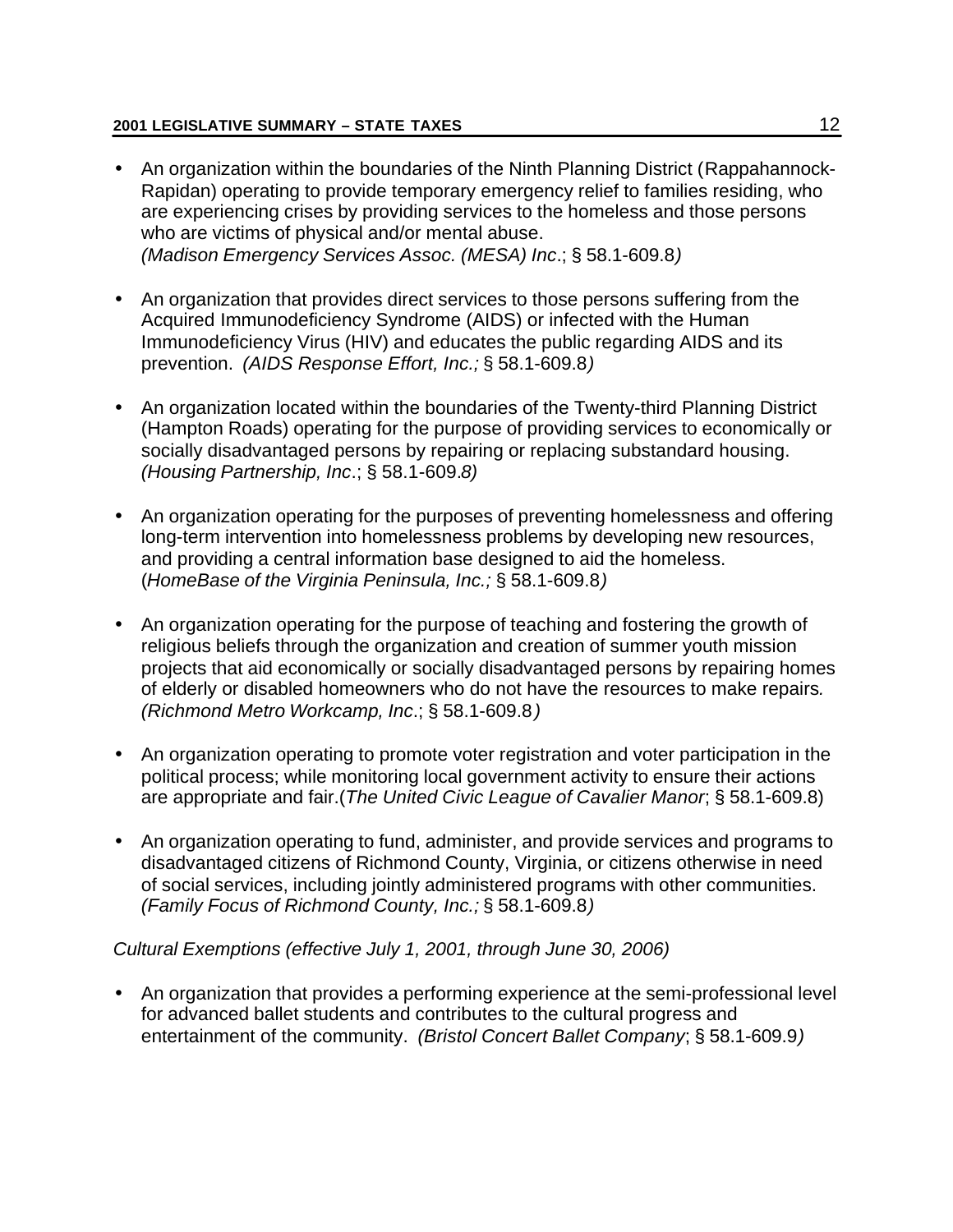- An organization operating to promote the cultural heritage of Chinese in America, enhance Chinese-Americans in civic and national life, foster democracy, and uphold the United States Constitution. *(Eastern Virginia Chapter of the Organization of Chinese-Americans, Inc.;* § 58.1-609.9*)*
- An organization operating to afford citizens in Northern Virginia greater opportunity to participate in the performance of live music, further the musical education of the community and contribute to the cultural life of the community through music. *(Fairfax Symphony Orchestra*; § 58.1-609.9*)*
- An organization operating to assist the National Park Service in maintaining, developing and protecting a presidential birthplace and interpreting the family's history through the operation of a bookstore and gift shop. *(George Washington's Birthplace National Memorial Association;* § 58.1-609.9*)*
- An organization operating to enrich cultural life by informing and exposing the public to rarely performed operatic music by sponsoring operatic seminars and educational events. *(The Guild for Washington Concert Opera, Inc.;* § 58.1-609.9*)*
- An organization operating to restore, preserve and protect a historic tavern as a historic, educational and cultural resource. (*Hanover Tavern Foundation*; § 58.1-609.9)
- An organization organized to promote the study, performance and public awareness of good choral music. *(Williamsburg Choral Guild;* § 58.1-609.9*)*
- An organization operating to foster an enjoyment, appreciation and understanding of visual and performing arts in the New River Valley through an annual education program, classes for adults and children, lectures, and performances. *(Fine Arts Center for the New River Valley, Inc*; § 58.1-609.9)
- An organization operating to receive and administer gifts, grants, contributions, and donations for the benefit of continuing care retirement communities, including providing financial assistance to the elderly who reside in such communities. *(Goodwin House Foundation;* § 58.1-609.9*)*

#### *Miscellaneous Exemptions (effective July 1, 2001, through June 30, 2006)*

• An organization operating to support and conduct nonpartisan research and analysis of issues concerning domestic and foreign policy of the United States and to educate the general public with respect thereto. *(Council for National Policy*; § 58.1-609.10*)*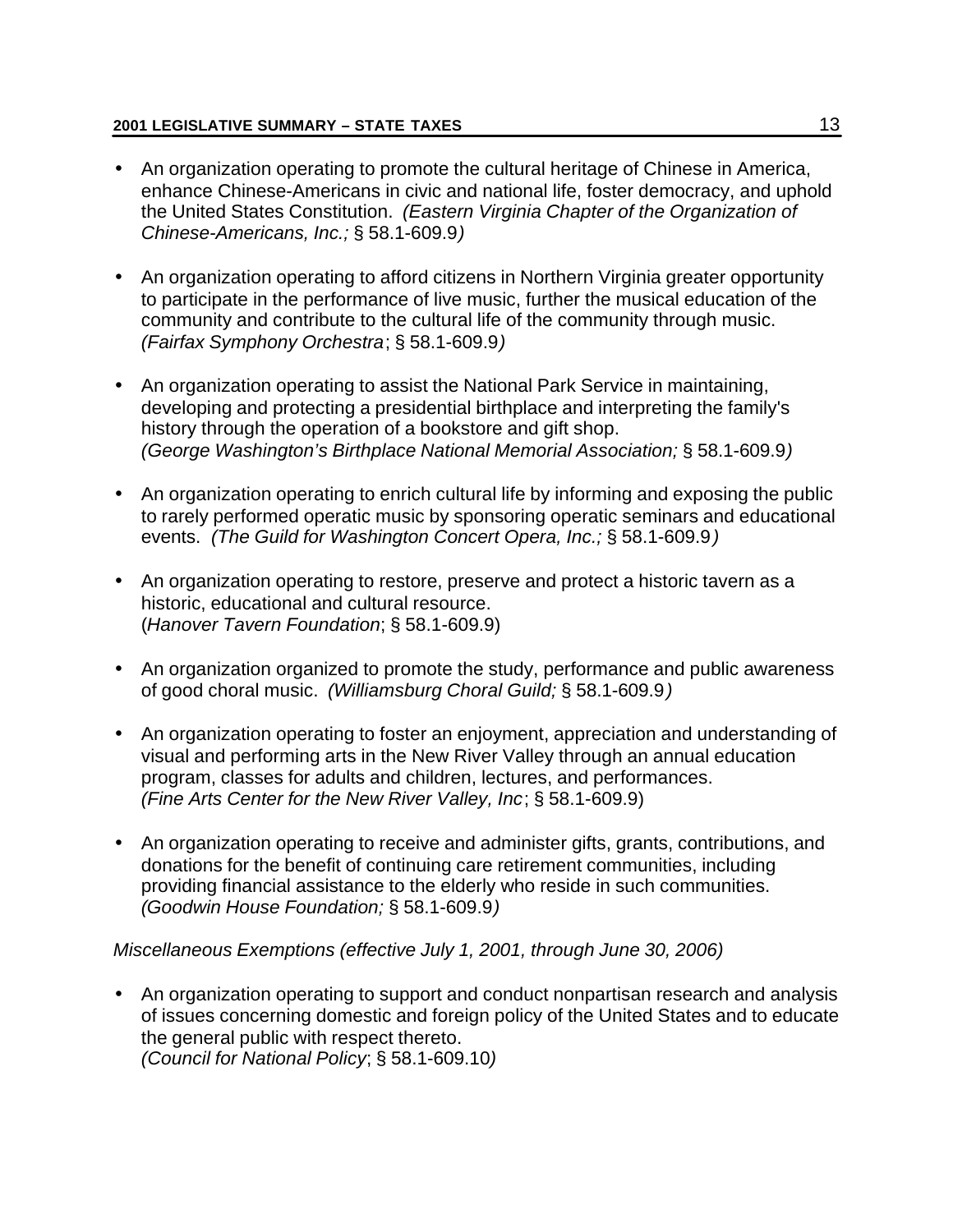- An organization operating to educate the public concerning model railroading and promoting all facets of railroading as a hobby. *(Northern Virginia NTRAK, Inc., NTRAK Modular Railroading Society, Inc.;* § 58.1-609.10*)*
- An organization operating to provide educational and historical opportunities to citizens of the United States through exhibits and programs that permit individuals to visit the past and seek new discoveries. *(The Saltville Foundation; §* 58.1-609.10*)*
- An organization operating to protect the integrity of America's elections. *(The Voting Integrity Project, Inc*.; § 58.1-609.10*)*
- An organization operating to protect the game and fish by law enforcement, to use all available means to restock forests and streams with game and fish, to promote sound principles of conservation to the public, and to use all means of developing and conserving the woods, waters and wildlife. *(Winchester-Frederick County Conservation Club, Inc*.; § 58.1-609.10*)*
- An organization operating to advocate on behalf of senior Americans at the federal and state levels and to create and circulate information and educational materials that are vital to the interest of senior citizens. *(The Senior Coalition;* § 58.1-609.10*)*
- An organization operating to be educational and motivational by acquiring and spreading information on the condition of the naval and maritime forces and equipment of the United States. *(Navy League of United States;* § 58.1-609.10*)*
- An organization operating to promote the preservation and use of archival and historical research materials and the professional education of its members by conducting conferences, workshops and the distribution of published materials. *(The Mid-Atlantic Regional Archives Conference (MARAC) Inc.;* § 58.1-609.10*)*
- An organization operating to protect the natural, scenic, recreational and historical values of the Rappahannock River and its tributaries. *(Friends of the Rappahannock;* § 58.1-609.10*)*
- An organization operating to establish and maintain an association of persons and organizations interested in science and scientific research; to cooperate with educational institutions, industries, and state agencies in fostering an interest in scientific matters; and provide a forum for the presentation and discussion of papers on scientific subjects. *(Virginia Academy of Science;* § 58.1-609.10*)*
- An organization operating as a museum serving the Shenandoah Valley by, including but not limited to, collecting and interpreting historical and humanities materials, documents, and arts, disseminating historical information, and providing scholarly programs relating to the history of living in the Shenandoah Valley. *(Glass-Glen Burnie Museum, Inc.;* § 58.1-609.10*)*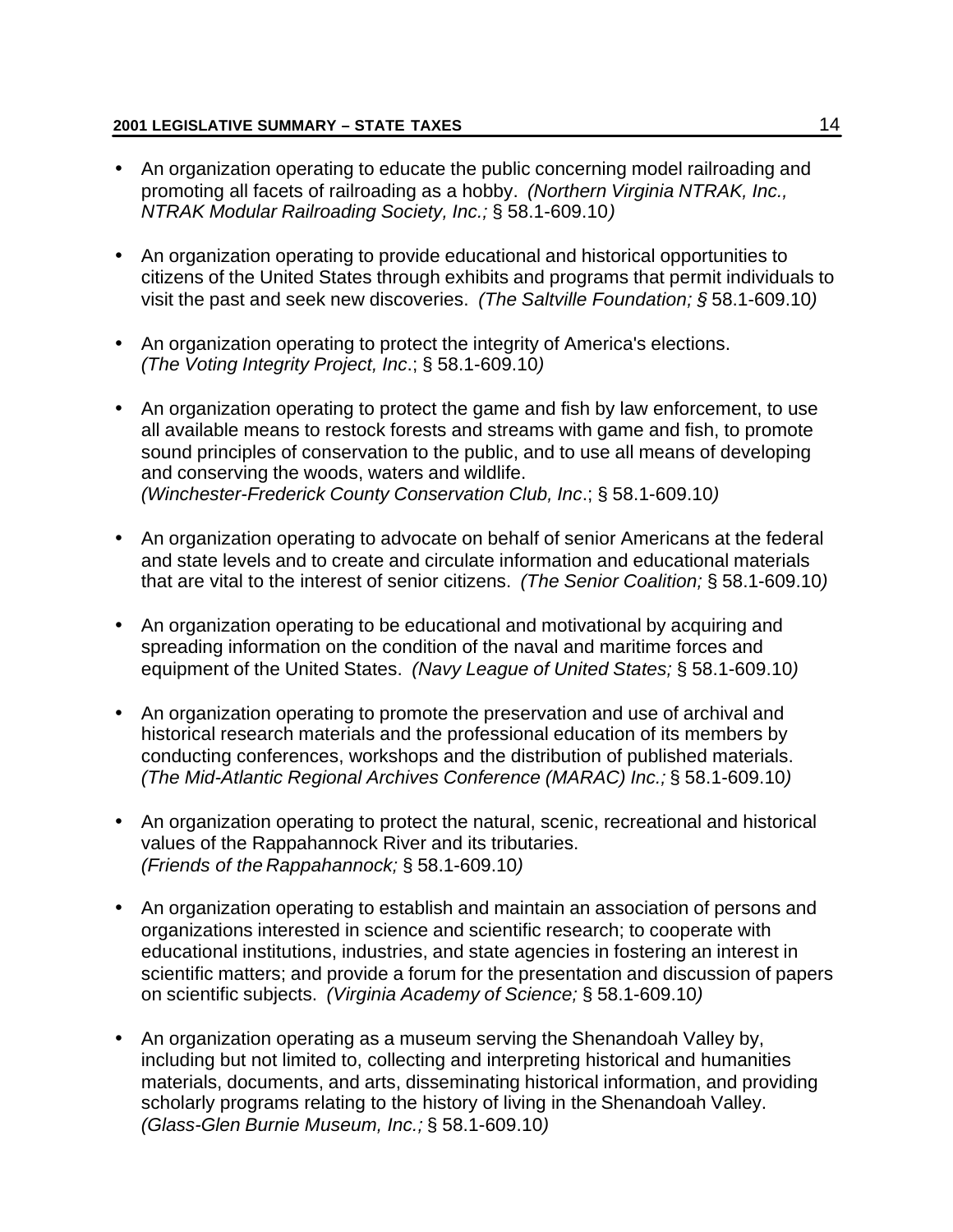- An organization operating to support education about Poplar Forest through, including but not limited to, guided tours of the property, field schools in architectural restoration and archaeology, other educational and public programs, and maintaining a library open to students, researchers, and the public. *(The Corporation for Jefferson's Poplar Forest;* § 58.1-609.10*)*
- An organization operating to preserve the White House of the Confederacy and other historical objects by, including but not limited to, restoring and maintaining the White House of the Confederacy, collecting and restoring historical objects, and sharing them with the citizens through exhibitions, publications, education programs, and other events. *(Museum and White House of the Confederacy*; § 58.1-609.10*)*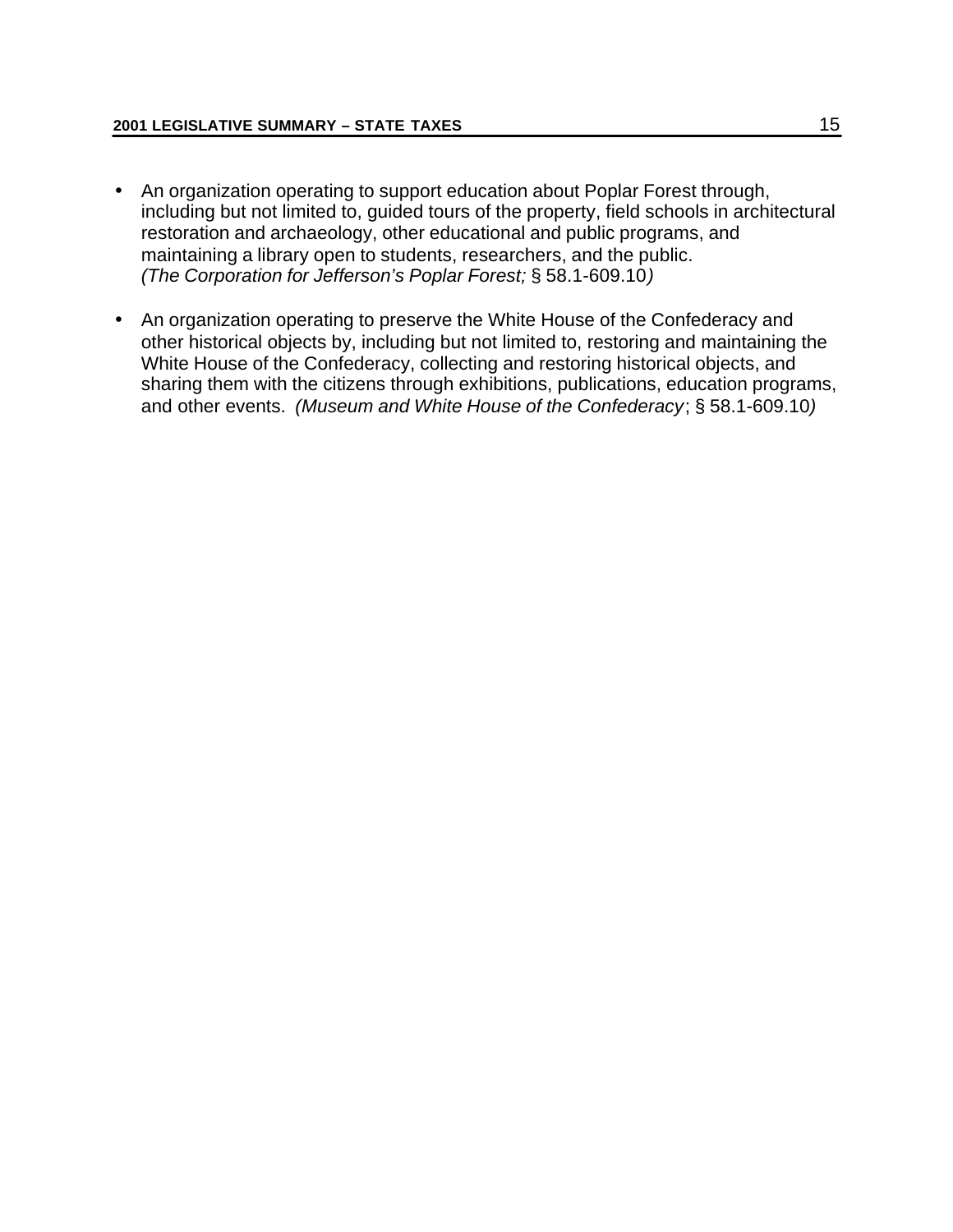#### **MISCELLANEOUS TAXES**

#### **Recordation Tax**

#### *Limitation of Tax on Recordation for Leases of Billboards - Amended*

House Bill 1869 (Chapter 586) limits the recordation tax for leases of outdoor advertising signs, for which permit fees have been paid to the Virginia Department of Transportation, to twenty-five dollars.

**Effective Date:** July 1, 2001 **Code Section Amended:** § 58.1-807

#### *Basis for Recordation Tax - Amended*

House Bill 2814 (Chapter 830) requires that the recordation tax on deeds and the grantor's tax, are based on the amount of consideration paid for the property. The consideration must be stated on the deed; however, deeds are valid and admitted to record even if no consideration is stated.

This bill also directs the department and the Virginia Court Clerks Association to jointly determine the impact this legislation will have on state and local recordation tax revenues. The department will report its findings by December 1, 2001 to the House and Senate Finance Committees.

**Effective Date:** Legislation must be reenacted by the 2002 General Assembly for it to become effective. **Code Section Amended:** §§ 58.1-801 and 58.1-802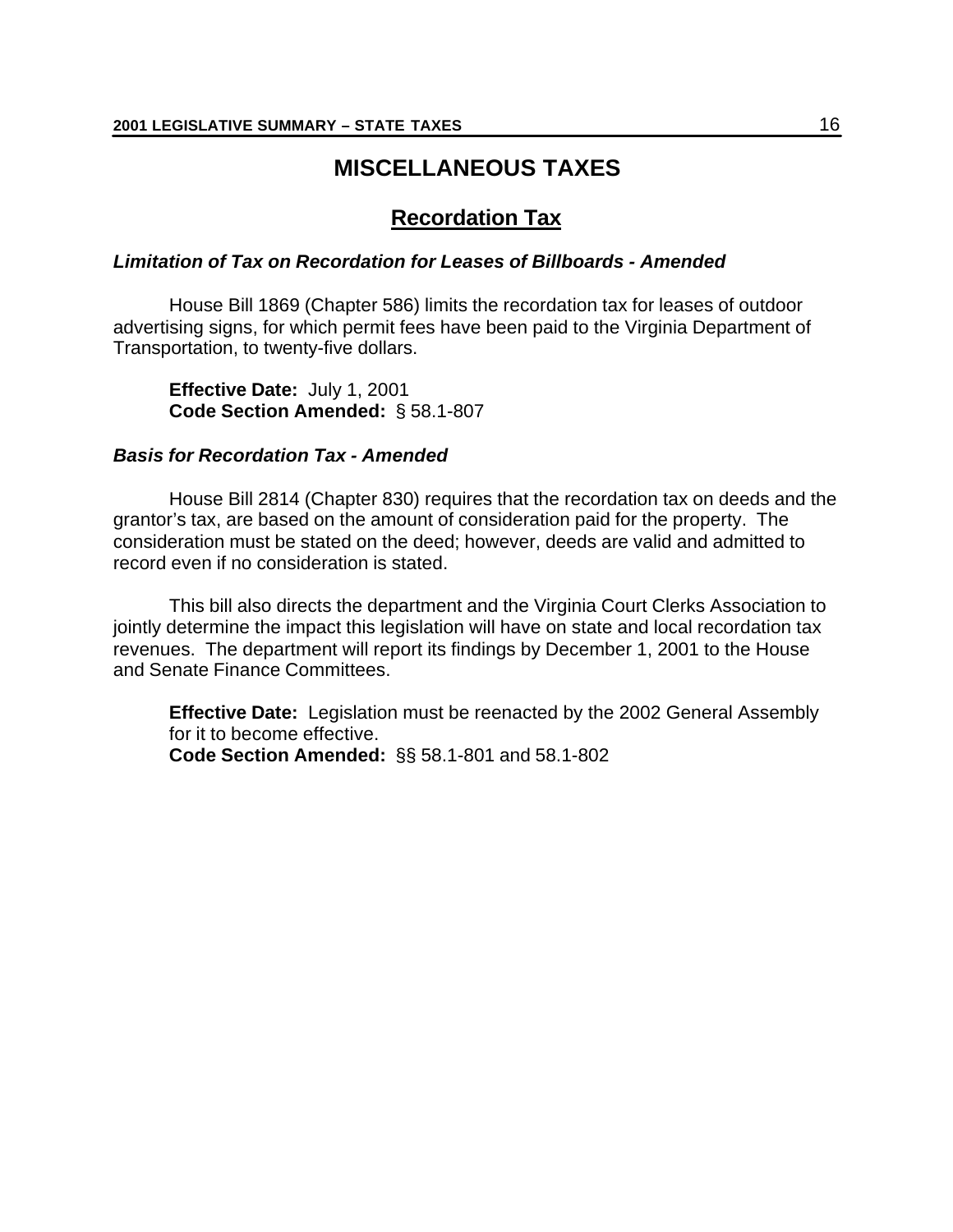## **LOCAL TAX**

## **LEGISLATION**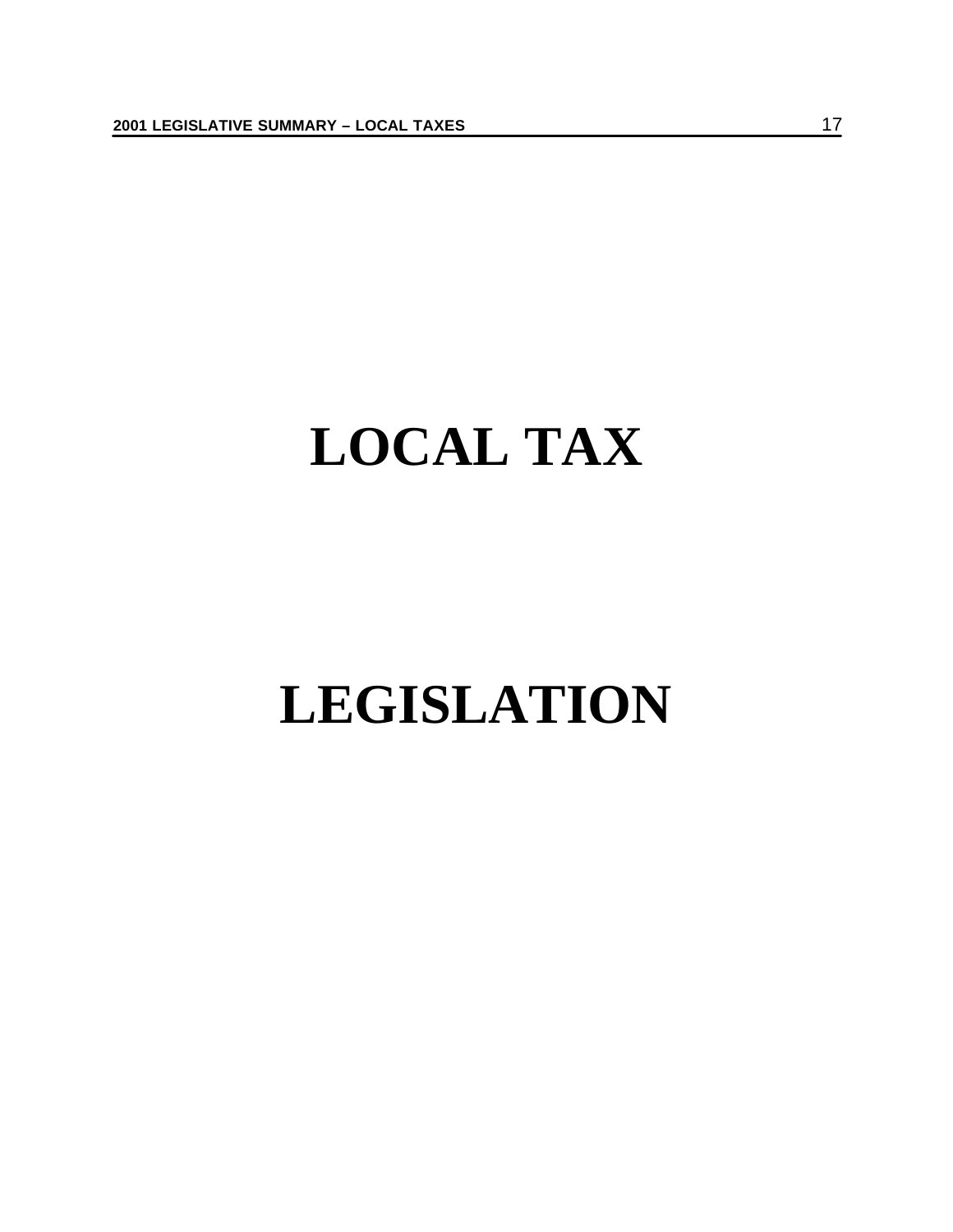#### **GENERAL PROVISIONS**

#### *Taxing of Real and Personal Property Located in Special Zones - New*

House Bill 2087 (Chapter 111) removes any real property that has qualified for an agricultural or forestal use-value assessment from local fire and rescue zones or districts in Augusta County. All real property and personal property located within these districts is exempt from special local real estate and personal property taxes levied in these zones or districts.

**Effective Date:** July 1, 2001 **Code Section Amended:** § 27-23.1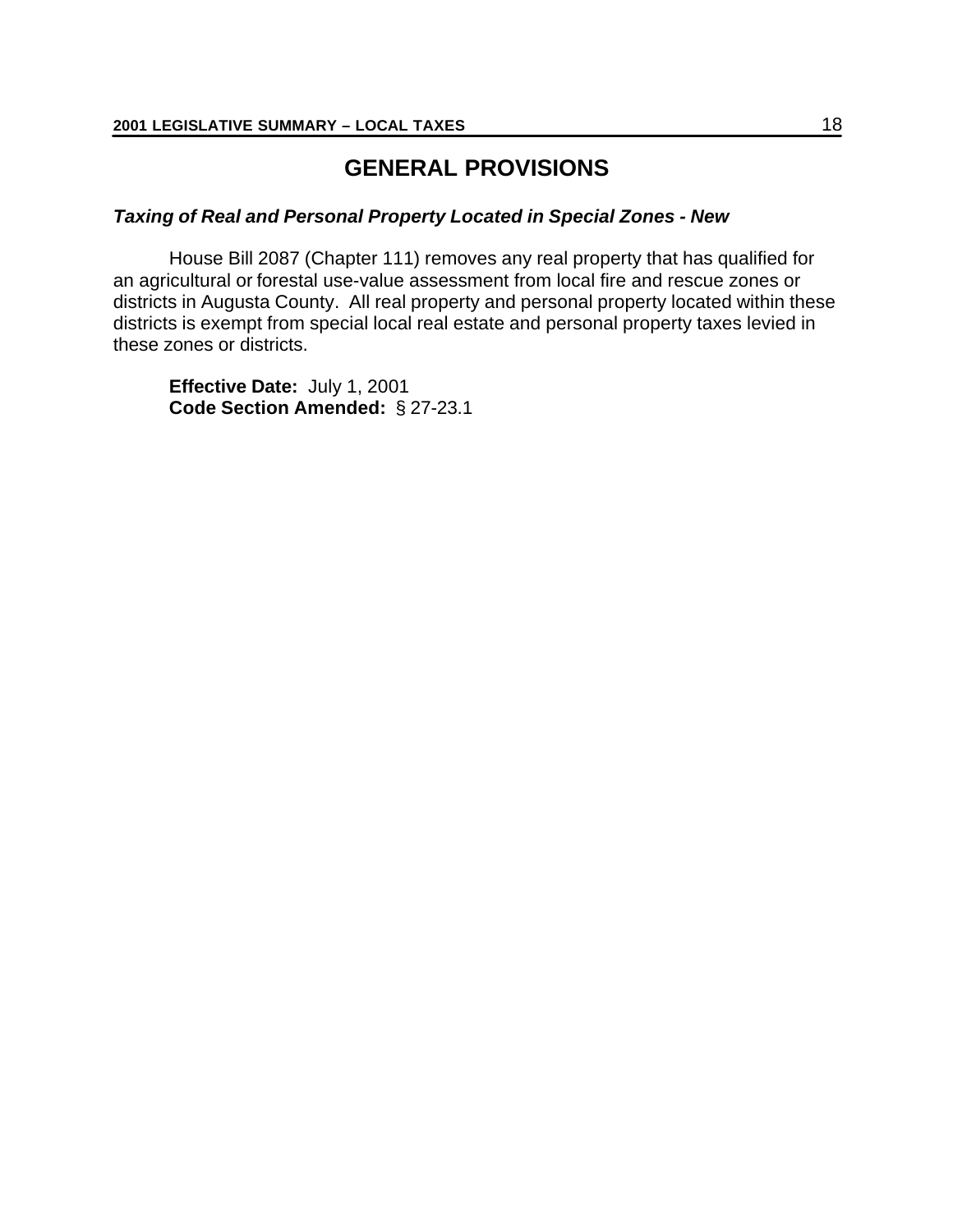#### **TANGIBLE PERSONAL PROPERTY TAX**

#### *Reduced Rate for Auxiliary Deputy Sheriffs Primary Private Vehicle - New*

House Bill 1752 (Chapter 41) reclassifies motor vehicles owned or leased by persons who serve as auxiliary, reserve or special deputy sheriffs as a separate class of tangible personal property. Only the motor vehicle that is regularly used by each auxiliary deputy sheriff to respond to auxiliary deputy sheriff duties may be specially classified under this section.

Localities are authorized to impose a tangible personal property tax on motor vehicles owned or leased by auxiliary, reserve or special deputy sheriffs at a rate that does not exceed that for the general class of tangible personal property in the locality.

**Effective Date:** July 1, 2001 **Code Section Amended:** § 58.1-3506

#### *Reclassification of Forest Harvesting Equipment - Amended*

House Bill 1775 (Chapter 447) reclassifies equipment used in forest harvesting and silvicultural activity to be in a separate class of tangible personal property. As a result of this reclassification, localities may impose a tangible personal property tax on equipment used in forest harvesting and silvicultural activity at a rate of tax and rate of assessment which does not exceed that applicable to the general class of tangible personal property in the locality.

**Effective Date:** July 1, 2001 **Code Section Amended:** § 58.1-3506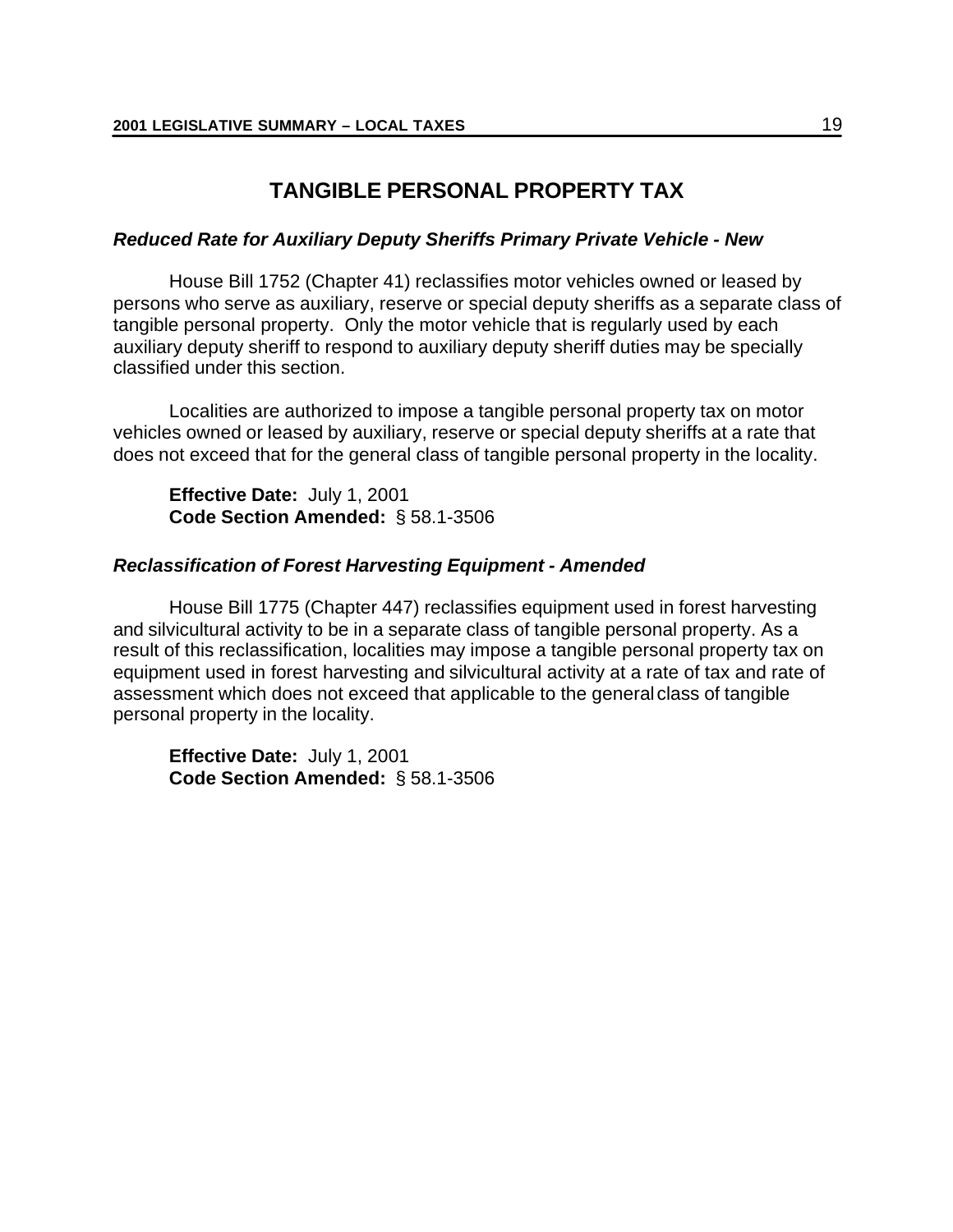#### **REAL ESTATE TAX**

#### *Delinquent Real Estate Taxes - Amended*

House Bill 1715 (Chapter 37) provides that any unclaimed surplus from the proceeds of sales of real estate for delinquent real property taxes shall be paid to the county, city or town that received the proceeds from the sale of the real estate. In those instances in which both a county and a town receive proceeds from the same sale, the unclaimed surplus shall be divided between the two based on the amount of proceeds each received from the initial sale.

**Effective Date:** July 1, 2001 **Code Section Amended:** § 58.1-3967

#### *Real Estate Reassessments: Hanover County – Extended*

House Bill 1830 (Chapter 449) extends the deadline for completing the general reassessment of real estate in any county having a population of at least 63,200 but not more than 63,500, as determined by the 1990 United States Census, by three months, from December 31 to March 31.

**Effective Date:** July 1, 2001 **Code Section Amended:** § 58.1-3257

#### *Exemption or Deferral of Property Taxes for Certain Elderly and Handicapped - Amended*

House Bill 1987 (Chapter 547) and Senate Bill 939 (Chapter 428) authorize localities to increase from \$30,000 to \$50,000 the maximum income limitation for purposes of obtaining an exemption or deferral of real property taxes for qualified elderly or permanently disabled persons. It also authorizes localities in the Northern Virginia Planning District to increase from \$52,000 to \$62,000 the maximum income limitation for purposes of obtaining an exemption or deferral of real property taxes for qualified elderly or permanently disabled persons. Localities in the Northern Virginia Planning District are authorized to increase the maximum combined financial worth limitation from \$195,000 to \$240,000.

**Effective Date:** July 1, 2001 **Code Section Amended:** § 58.1-3211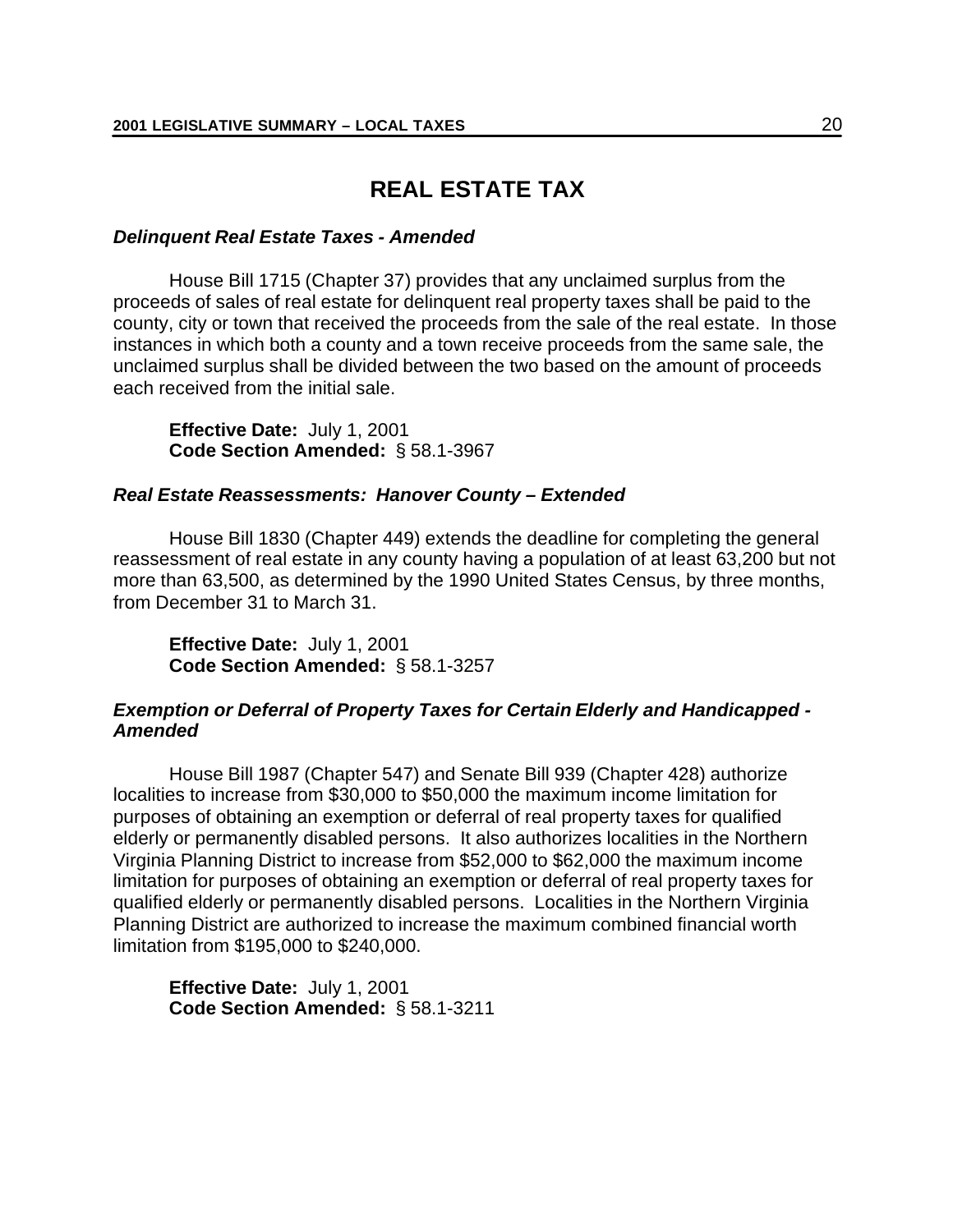#### *Land Use Assessment; Extension of Deadline – Amended*

House Bill 2022 (Chapter 50) authorizes localities to grant one additional extension of the filing deadline for applications for land use assessment. Upon payment by the property owner of an additional extension fee, the property owner would be able to timely file the application within thirty days after notices of assessment are mailed.

**Effective Date:** July 1, 2001 **Code Section Amended:** § 58.1-3234

#### *Use Value Assessments - Waiver of Prior Use Requirement – Multi-Year Agricultural and Horticultural Crops - New*

Senate Bill 901 (Chapter 705) authorizes localities to waive any minimum prior use requirement for eligibility for use value assessment for real estate devoted to the production of agricultural and horticultural crops that require more than two years from initial planting until commercially feasible harvesting*.*

**Effective Date:** July 1, 2001 **Code Section Amended:** § 58.1-3132

#### *Application Fee Increase for Partial Exemptions & Tax Credits – Amended*

Senate Bill 1242 (Chapter 489) increases the maximum fee that localities are authorized to impose for applications for real property tax partial exemptions and tax credits for certain rehabilitated, renovated, or replacement structures. The fee may not exceed \$125 for residential properties, or \$250 for commercial, industrial, and/or apartment properties of six units or more.

**Effective Date:** July 1, 2001 **Code Section Amended:** §§ 58.1-3220, 58.1-3220.1, and 58.1-3221

#### **BUSINESS, PROFESSIONAL AND OCCUPATIONAL LICENSE TAX**

#### *Local License Taxes Not Imposed on Public Utilities - Clarification*

House Bill 2790 (Chapter 829) and Senate Bill 1421 (Chapter 861) clarify that gas and electricity suppliers are subject to the local license on gross receipts for calendar year 2000.

**Effective Date:** July 1, 2001 **Code Section Amended:** §§ 58.1-2901 and 58.1-3731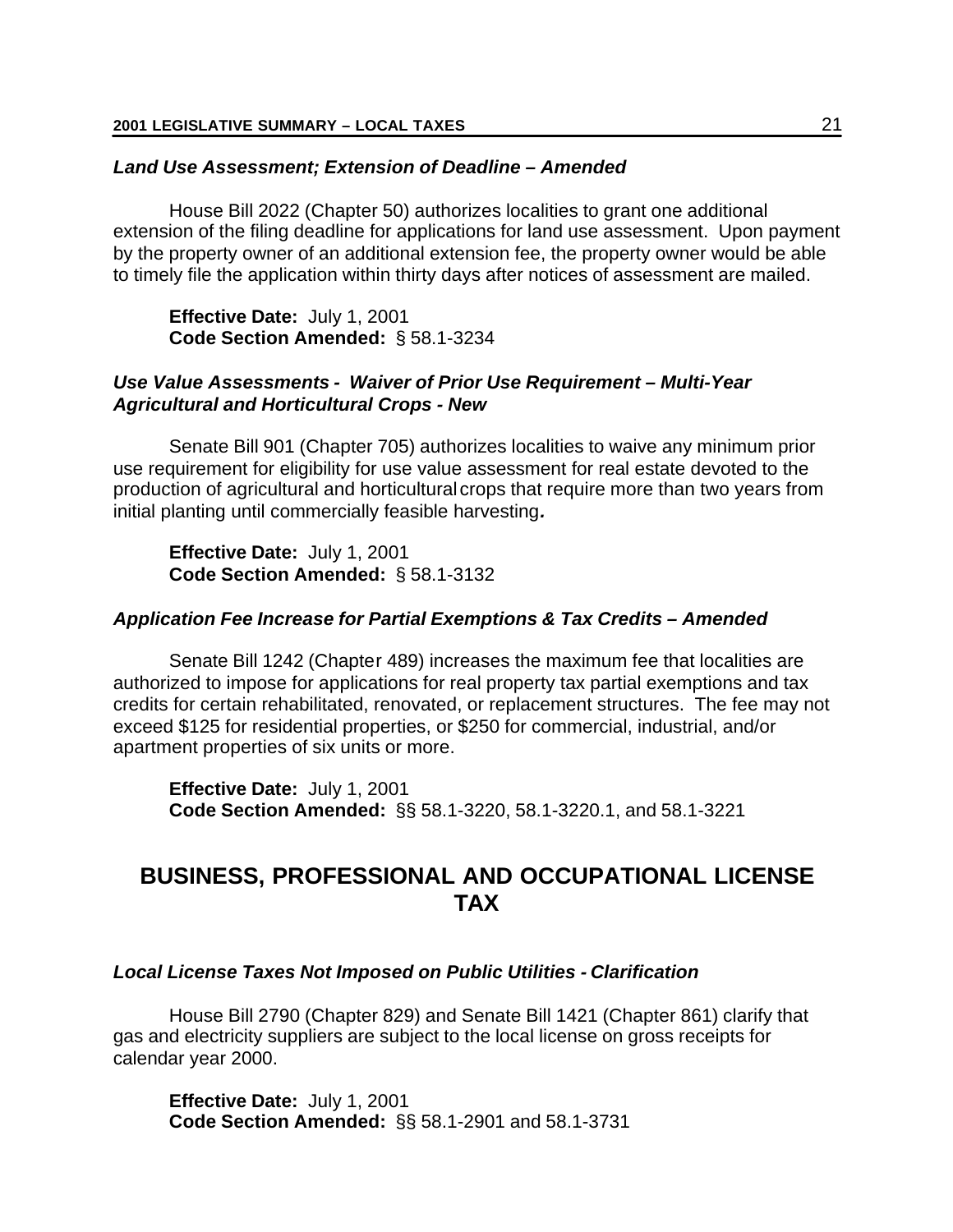#### **MISCELLANEOUS TAXES**

#### **SCC Tax**

#### *Natural Gas Consumption Tax Collection - Amended*

Senate Bill 834 (Chapter 737) requires any excess portion of the local component of the Natural Gas Consumption Tax be remitted to the State Corporation Commission (SCC) to be deposited into the state treasury. This requirement is identical to the procedure in place for the same situation with respect to the Electric Utility Consumption Tax.

**Effective Date:** March 26, 2001 **Code Section Amended:** §§ 58.1-2905 and 58.1-3814

#### **Consumer Utility Tax**

#### *Exemption from Tax for Specific Properties -New*

House Bill 2287 (Chapter 302) gives local governing bodies the authority to grant exemptions from any or all consumer utility taxes (except the E-911 tax) for utilities consumed on property that has been designated as exempt from real property taxes as defined in the Constitution of Virginia.

Counties, cities or towns that grant such an exemption are required to provide the telephone account numbers of exempted organizations to all service providers required to collect consumer utility taxes.

**Effective Date:** July 1, 2001 **Code Section Added:** § 58.1-3816.2

#### **Local Admissions Tax**

#### *Virginia Baseball Stadium Authority - Extended*

House Bill 1603 (Chapter 442) and Senate Bill 794 (Chapter 425) extend the sunset date for enacting local admissions taxes on events held at major league baseball stadiums from January 1, 2002, to January 1, 2005. The authority to levy these local taxes will expire on January 1, 2005, unless, before that time, the Virginia Baseball Stadium Authority has executed a lease with a major league baseball team.

**Effective Date:** July 1, 2001 **Code Section Amended:** § 58.1-3818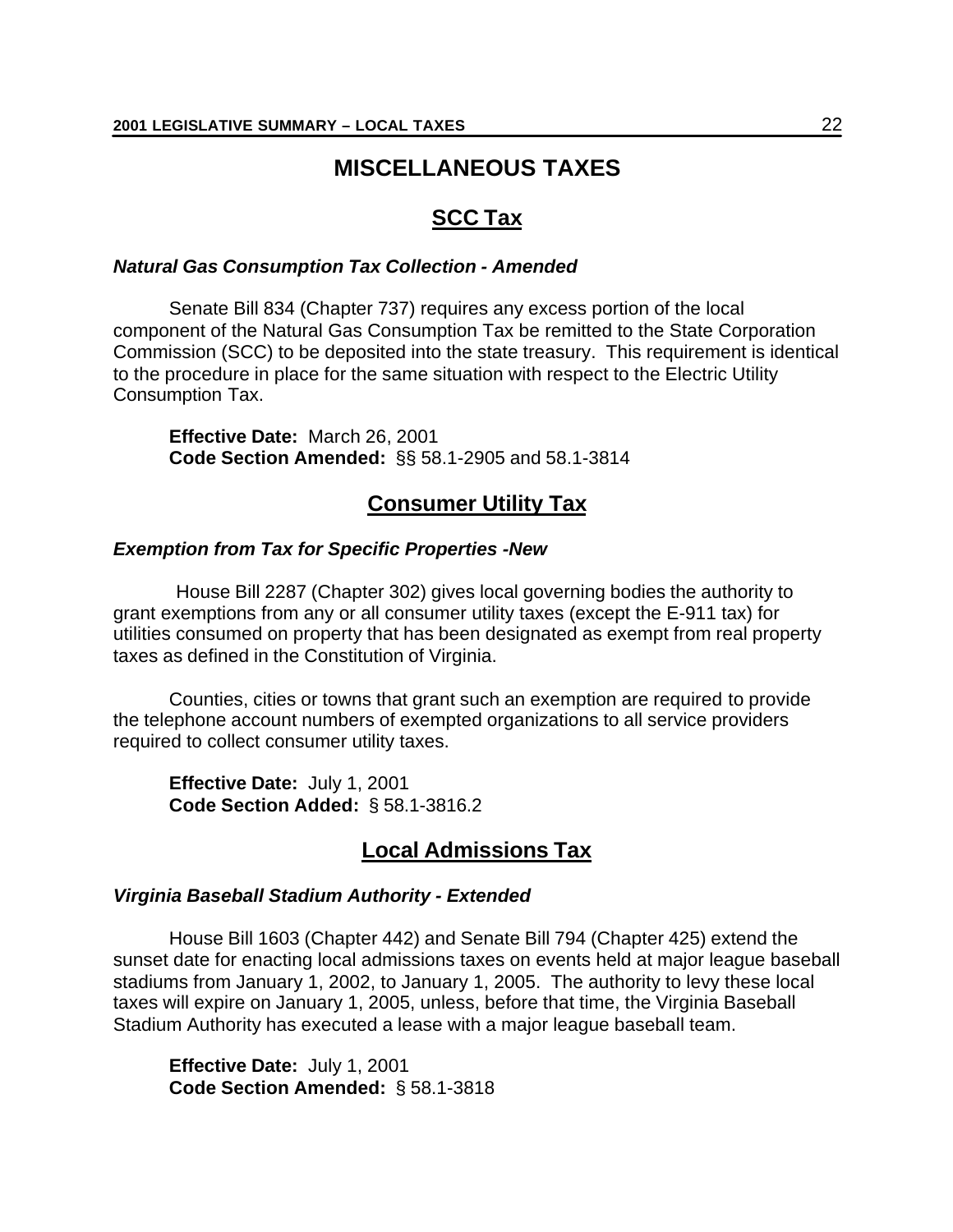#### *Authority to Impose Tax; New Kent County - New*

Senate Bill 1086 (Chapter 485) added New Kent County to the existing list of counties authorized to levy an admissions tax.

**Effective Date:** July 1, 2001 **Code Section Amended:** § 58.1-3818

#### **Transient Occupancy Tax**

#### *Increased Transient Occupancy Tax; Bedford County - Amended*

House Bill 1761 (Chapter 585) allows Bedford County to increase its transient occupancy tax to a maximum rate of five percent. The revenues collected from that portion of the tax over the two percent rate must be designated and spent for tourism or tourism initiatives that draw travelers to Bedford.

**Effective Date:** July 1, 2001 **Code Section Amended:** § 58.1-3819

#### *Authority to Impose Tax; Mecklenburg County - Amended*

Senate Bill 1110 (Chapter 571) allows Mecklenburg County to impose a transient occupancy tax at a rate not to exceed five percent. The revenues collected from that portion of the tax over the two percent rate must be designated and spent for tourism and tourism initiatives that draw travelers to Mecklenburg.

**Effective Date:** July 1, 2001 **Code Section Amended:** § 58.1-3819

#### **Coal and Gas Severence Tax**

#### *Authority to Levy Coal and Gas Severance Tax – Amended*

House Bill 2528 (Chapter 303) and Senate Bill 1410 (Chapter 294) provide that all local ordinances adopted pursuant to the authority to levy a license tax based on the business of severing coal or gases prior to January 1, 2001, shall be deemed valid as long as they were in substantial compliance with the provisions of the Business, Professional and Occupational License tax at the time of their adoption.

**Effective Date:** July 1. 2001 **Code Section Amended:** §58.1-3713.3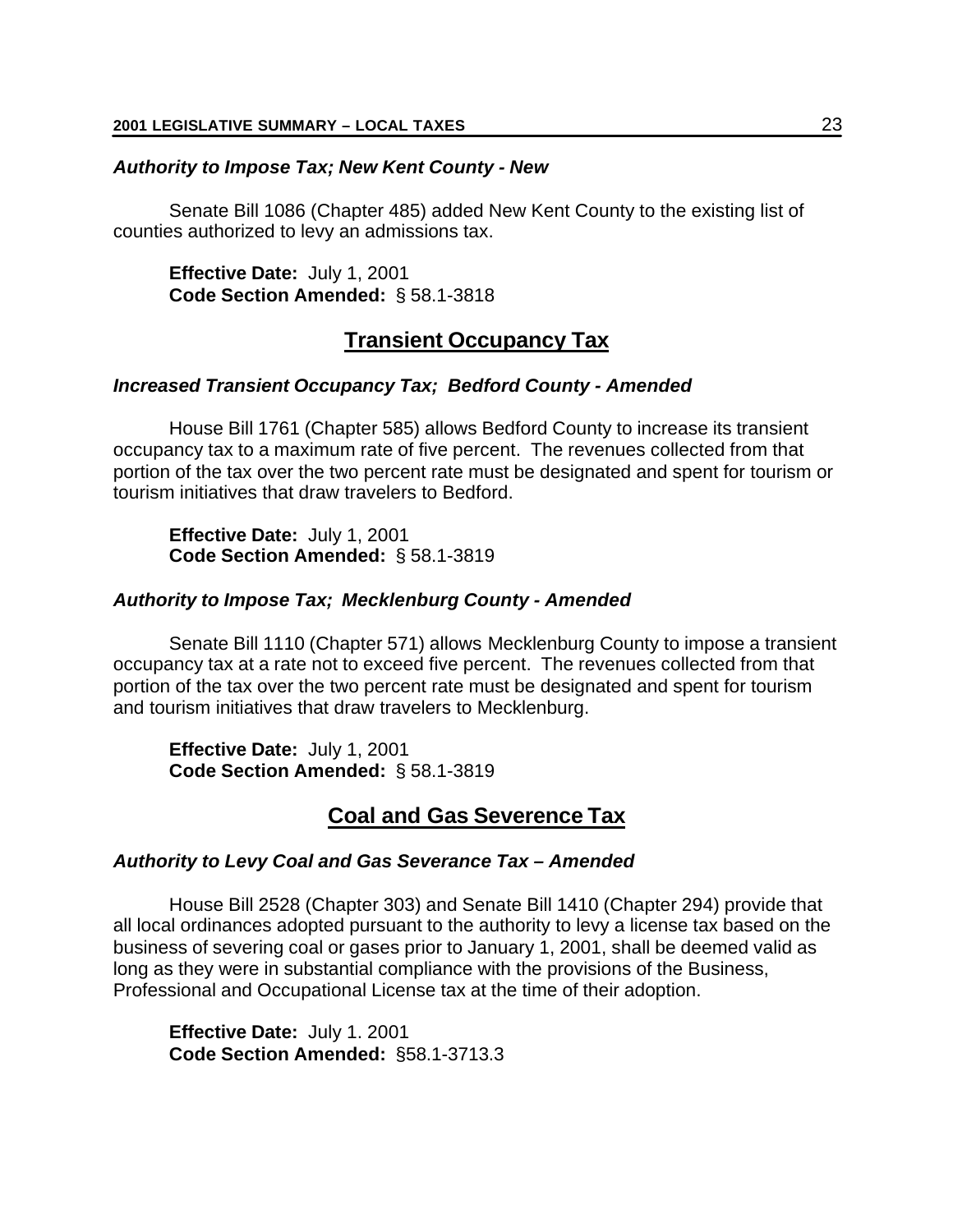#### **TAX COLLECTION and ADMINISTRATION**

#### *Liens on Property for Unpaid Severance Taxes - New*

House Bill 2220 (Chapter 462) creates a lien, for the payment of local coal severance license taxes, on all real and personal property owned by persons engaged in the business of severing coal. This lien applies only to property located in the county or city where such severing takes place. Additionally, localities are authorized to sell real estate encumbered by this lien in the same manner as real estate subject to delinquent real estate taxes.

**Effective Date:** July 1, 2001 **Code Section Amended:** §§ 58.1-3343, 58.1-3930, 58.1-3932, and 58.1-3959 **Code Section Added:** § 58.1-3713.5

#### *Compact Between Localities - New*

House Bill 2443 (Chapter 470) allows two or more localities to enter into compacts by which, following a notice and a hearing, the treasurer paying warrants may first deduct taxes and other charges owed to any participating locality that are due from the party in whose favor the warrant is drawn. The compact must conform substantially to the provisions of the department administered, Setoff Debt Collection Act. To qualify for payment, the claimant jurisdiction must certify that it is entitled to such funds before any funds are released.

**Effective Date:** July 1, 2001 **Code Section Amended:** § 58.1-3133

#### *Warrants, Tax Bills and Security Interests - Amended*

House Bill 1999 (Chapter 801) authorizes treasurers to deduct other charges in addition to taxes, that are due from a party in whose favor a warrant is drawn and to transmit any tax bill electronically, with the written consent of and by means chosen by the taxpayer. The bill also clarifies that taxes specifically assessed against goods and chattels distrained constitute a lien against the property so assessed and shall have priority over all security interests.

**Effective Date:** July 1, 2001 **Code Section Amended:** §§ 58.1-3133, 58.1-3912, and 58.1-3942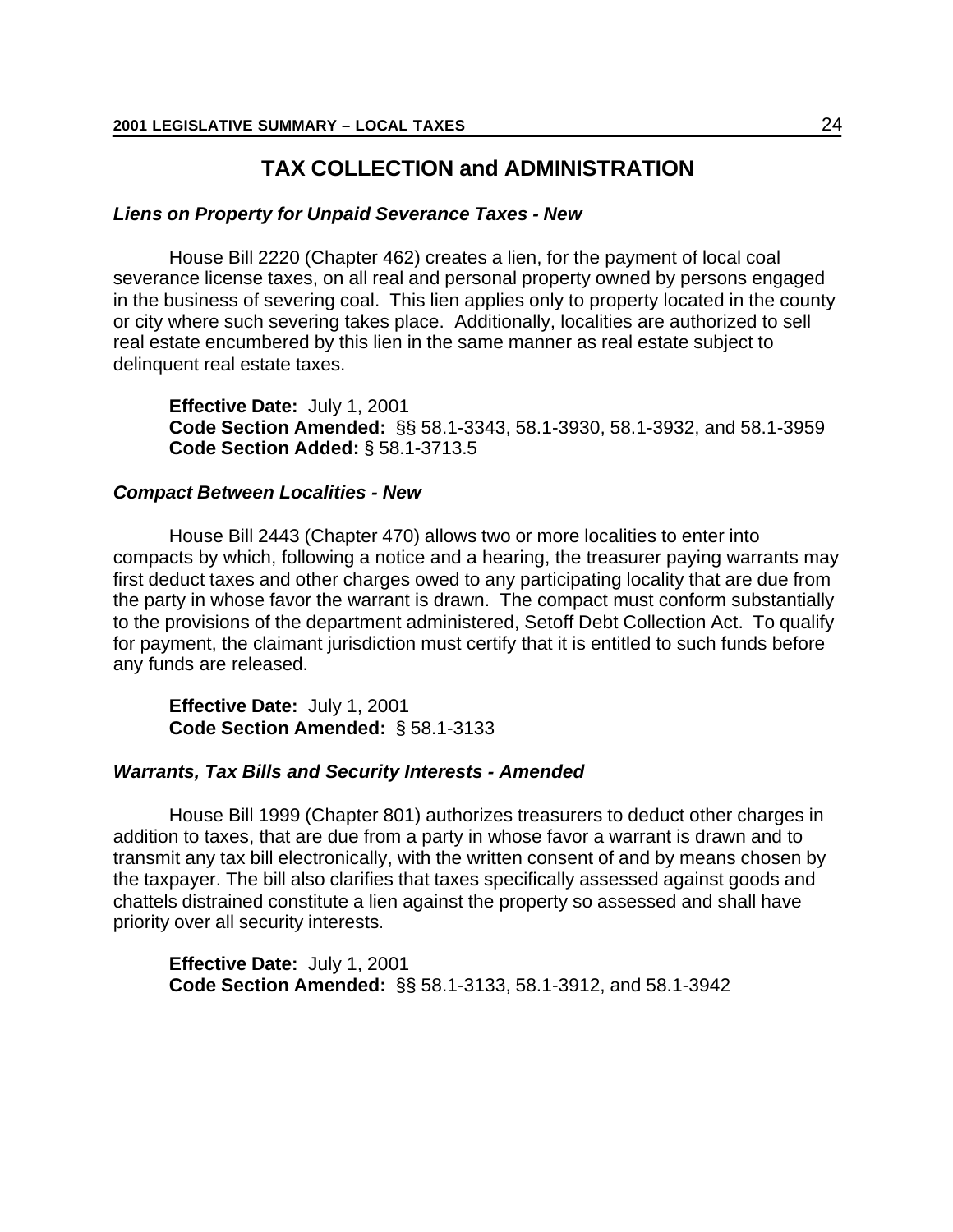## **LEGISLATIVE**

## **STUDIES**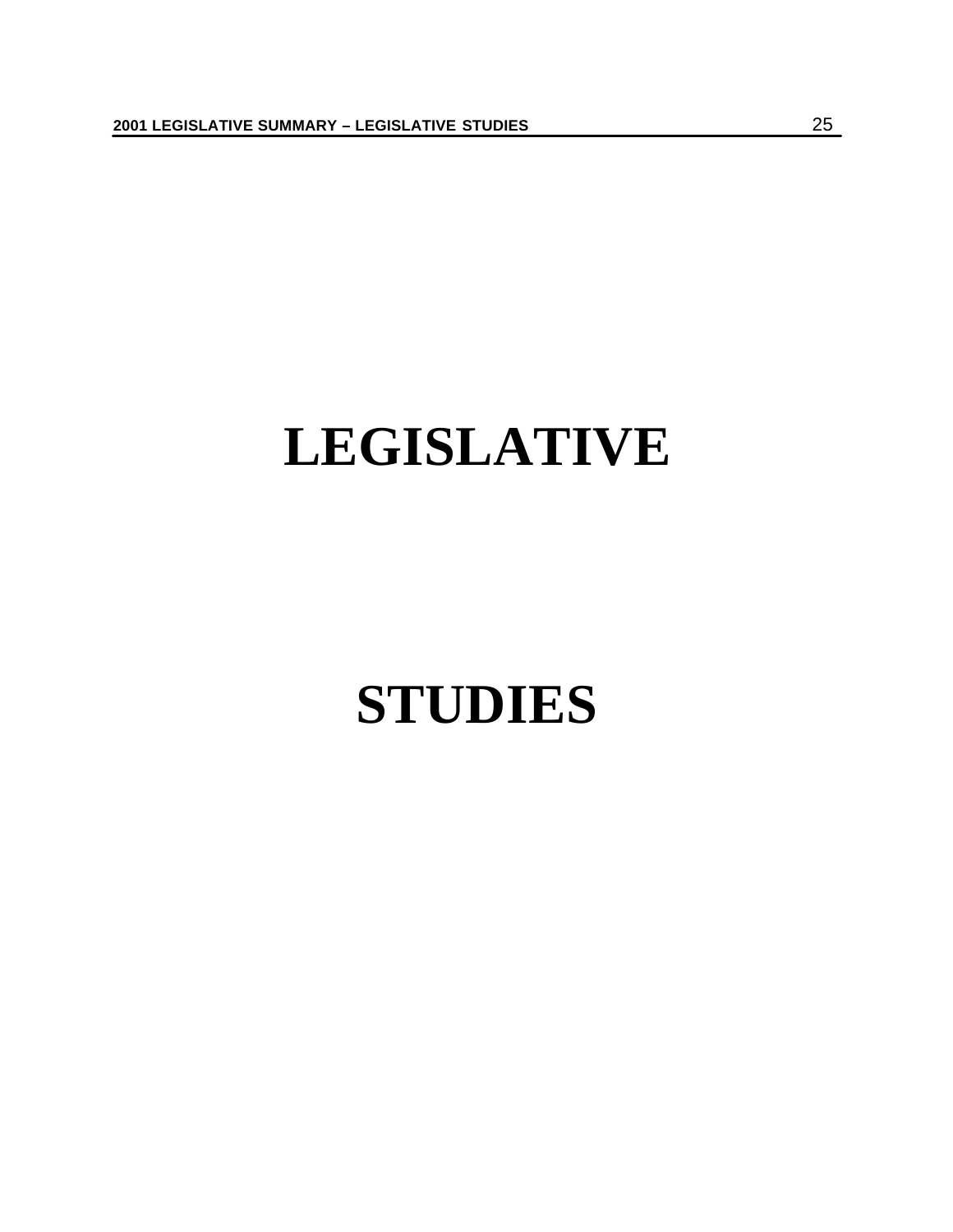#### *HJ 685 and SJ 387: Revision of the State Tax Code*

Establishes a joint subcommittee to study the complete revision of the state tax code and ensure that Virginia's tax code is fair, uniform, understandable, and contemporary. Among other items, the joint subcommittee will examine the report and recommendations of the Commission on Virginia's State and Local Tax Structure for the 21st Century while seeking broad input from all levels of government, the private sector, and Virginia's citizens. By November 30, 2002, the subcommittee will report recommended changes to the tax appeal system, including standards and burdens of proof that will result in a more fair and balanced tax assessment system. The department will provide technical assistance to the subcommittee.

#### *SJ 382: Non-Profit and Not-For-Profit Organizations Study*

The Commonwealth Competition Council and representatives of a number of other groups, including the department, will prepare a plan, due by November 30, 2001, for the development of a system and review process to implement and maintain a statewide database of nonprofit and not-for-profit entities accessible by all Virginians via the Internet.

#### *SJ 351: Continuing the Joint Subcommittee Studying Economic Incentives to Promote the Growth and Competitiveness of Virginia's Shipbuilding Industry*

The joint subcommittee will continue to examine: 1) state regulation of tributyltin (TBT), 2) establishing a state commission to promote and provide marketing assistance to the industry, 3) the Commonwealth's tax structure and its impact on the shipyard industry, and 4) incentive grants for capital investments by shipyards. The joint subcommittee, scheduled to report their findings by November 30, 2001, is composed of 16 members, which includes among others, the Tax Commissioner or his designee to serve ex officio, with full voting privileges.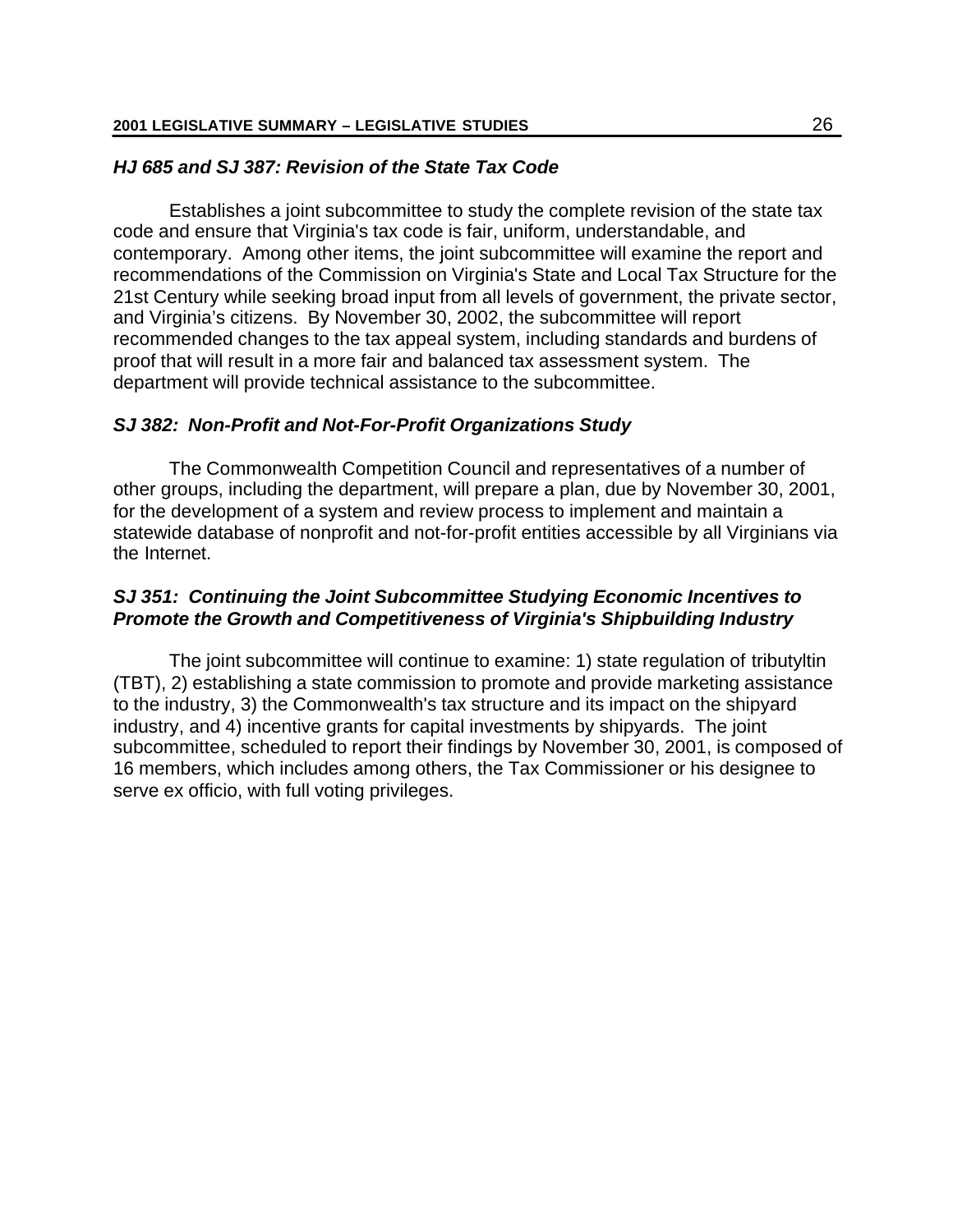## **INDEXES**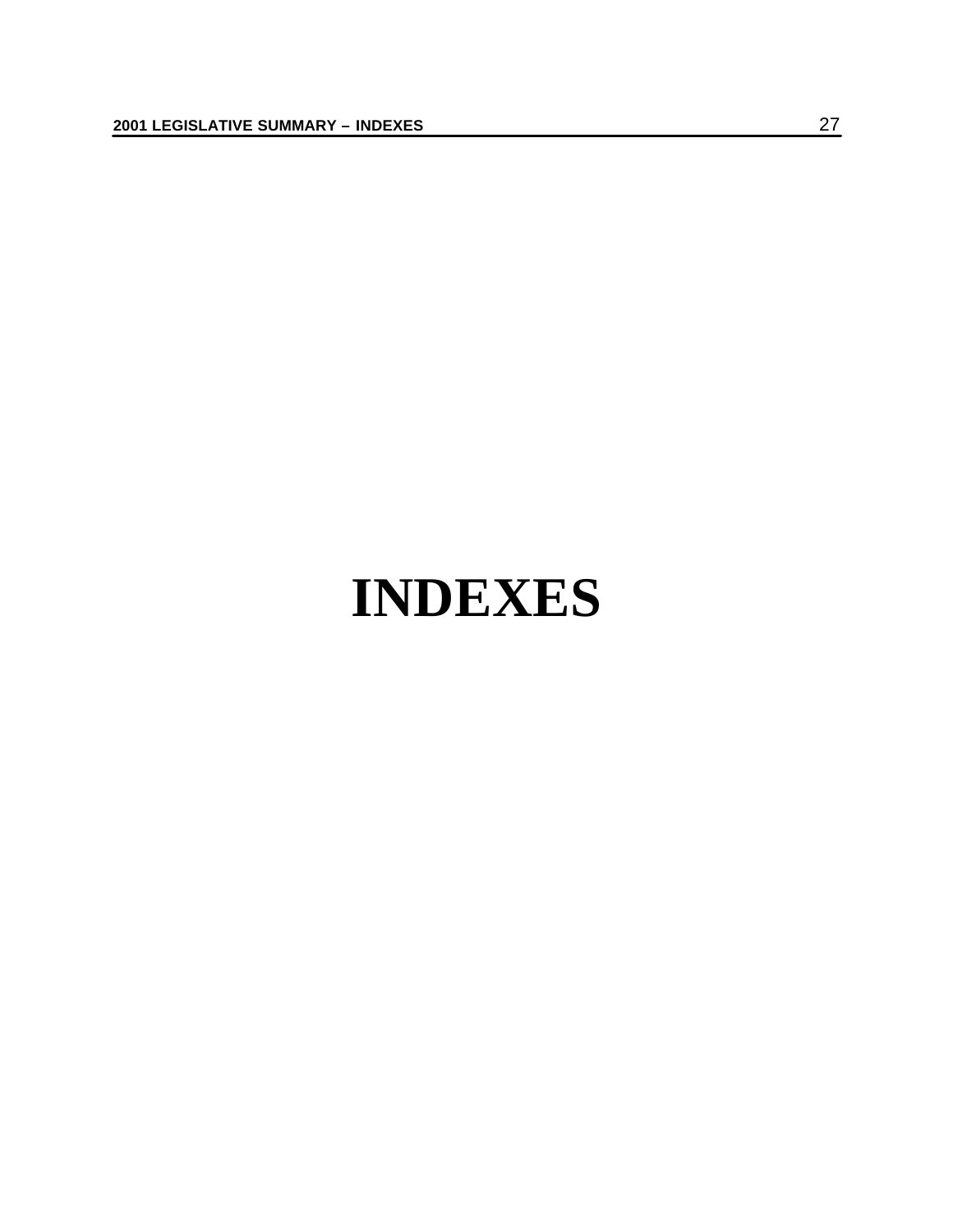### **INDEX BY BILL NUMBER**

| <b>BILL#</b>   | <b>CHAPTER#</b> | <b>SUBJECT MATTER</b>                                          | <b>PAGE</b>    |
|----------------|-----------------|----------------------------------------------------------------|----------------|
| <b>HB 1596</b> | 535             | 4-H Educational Center Check-off                               | 5              |
| <b>HB 1602</b> | 441             | Virginia Baseball Stadium Authority                            | $\overline{2}$ |
| HB 1603        | 442             | Virginia Baseball Stadium Authority                            | 22             |
| HB 1715        | 37              | <b>Delinquent Real Estate Taxes</b>                            | 20             |
| HB 1746        | 362             | <b>Registration of Dealers</b>                                 | 6              |
| HB 1752        | 41              | Reduced Rate for Auxiliary Deputy Sheriffs Private Vehicle     | 19             |
| <b>HB 1761</b> | 585             | Increase Transient Occupancy Tax; Bedford County               | 23             |
| HB 1774        | 297             | Filing Annual Return with Employee Withholding Electronically  | 5              |
| <b>HB 1775</b> | 447             | <b>Reclassification of Forest Harvesting Equipment</b>         | 19             |
| HB 1830        | 449             | Real Estate Reassessments: Hanover County                      | 20             |
| HB 1869        | 586             | Limitation of Tax on Recordation for Leases of Billboards      | 16             |
| <b>HB 1987</b> | 547             | Exemption/Deferral of Property Taxes for Elderly & Handicapped | 20             |
| HB 1999        | 801             | <b>Warrants, Tax Bills and Security Interests</b>              | 24             |
| HB 2022        | 50              | Land use assessment; extension of deadline                     | 21             |
| <b>HB 2087</b> | 111             | Taxing of Real and Personal Property Located in Special Zones  | 18             |
| HB 2145        | 299             | Low Income Housing Tax Credit                                  | 3              |
| HB 2202        | 300             | Neighborhood Assistance Act Tax Credit                         | 4              |
| HB 2220        | 462             | Liens on Property for Unpaid Severance Taxes                   | 24             |
| HB 2287        | 302             | <b>Exemption from Tax for Specific Properties</b>              | 22             |
| HB 2414        | 468             | <b>Exemption for Items Related to Spaceport Activities</b>     | 6              |
| HB 2443        | 470             | <b>Compact Between Localities</b>                              | 24             |
| HB 2528        | 303             | Authority to Levy Coal and Gas Severance Tax                   | 23             |
| HB 2583        | 559             | <b>Public School Foundation Check-off</b>                      | 4              |
| HB 2651        | 560             | Organ and Tissue Donation Check-off                            | 4              |
| HB 2790        | 829             | <b>Public Utility Local License Taxes</b>                      | 21             |
| HB 2814        | 830             | <b>Basis for Recordation Tax</b>                               | 16             |
| HB 2830        | 769             | <b>Specific Oil and Gas Exemptions</b>                         | 6              |
| HJ 685         |                 | Study: Revision of the State Tax Code                          | 26             |
| SB 793         | 424             | Virginia Baseball Stadium Authority                            | $\overline{2}$ |
| SB 794         | 425             | Virginia Baseball Stadium Authority                            | 22             |
| SB 834         | 737             | <b>Natural Gas Consumption Tax Collection</b>                  | 22             |
| SB 857         | 343             | <b>Registration of Dealers</b>                                 | 6              |
| <b>SB 901</b>  | 705             | <b>Waiver of Prior Use Requirement</b>                         | 21             |
| SB 939         | 428             | Exemption/Deferral of Property Taxes for Elderly & Handicapped | 20             |
| <b>SB 976</b>  | 429             | Exemption for Items Related to Spaceport Activities            | 6              |
| <b>SB 1086</b> | 485             | Authority to Impose Admissions Tax: New Kent County            | 23             |
| <b>SB 1110</b> | 571             | Authority to Impose Admissions Tax: Mecklenburg County         | 23             |
| <b>SB 1112</b> | 91              | Credit for Machinery Used for Processing Recyclable Materials  | 3              |
| SB 1214        | 292             | Neighborhood Assistance Act Tax Credit                         | 4              |
| SB 1242        | 489             | Application Fee Increase for Partial Exemptions & Tax Credits  | 21             |
| SB 1325        | 293             | Low Income Housing Tax Credit                                  | 3              |
| SB 1409        | 860             | Various Nonprofit and Miscellaneous Exemptions                 | $7 - 15$       |
| <b>SB 1410</b> | 294             | Coal and Gas Severance Tax                                     | 23             |
| SB 1421        | 861             | <b>Public Utility Local License Taxes</b>                      | 21             |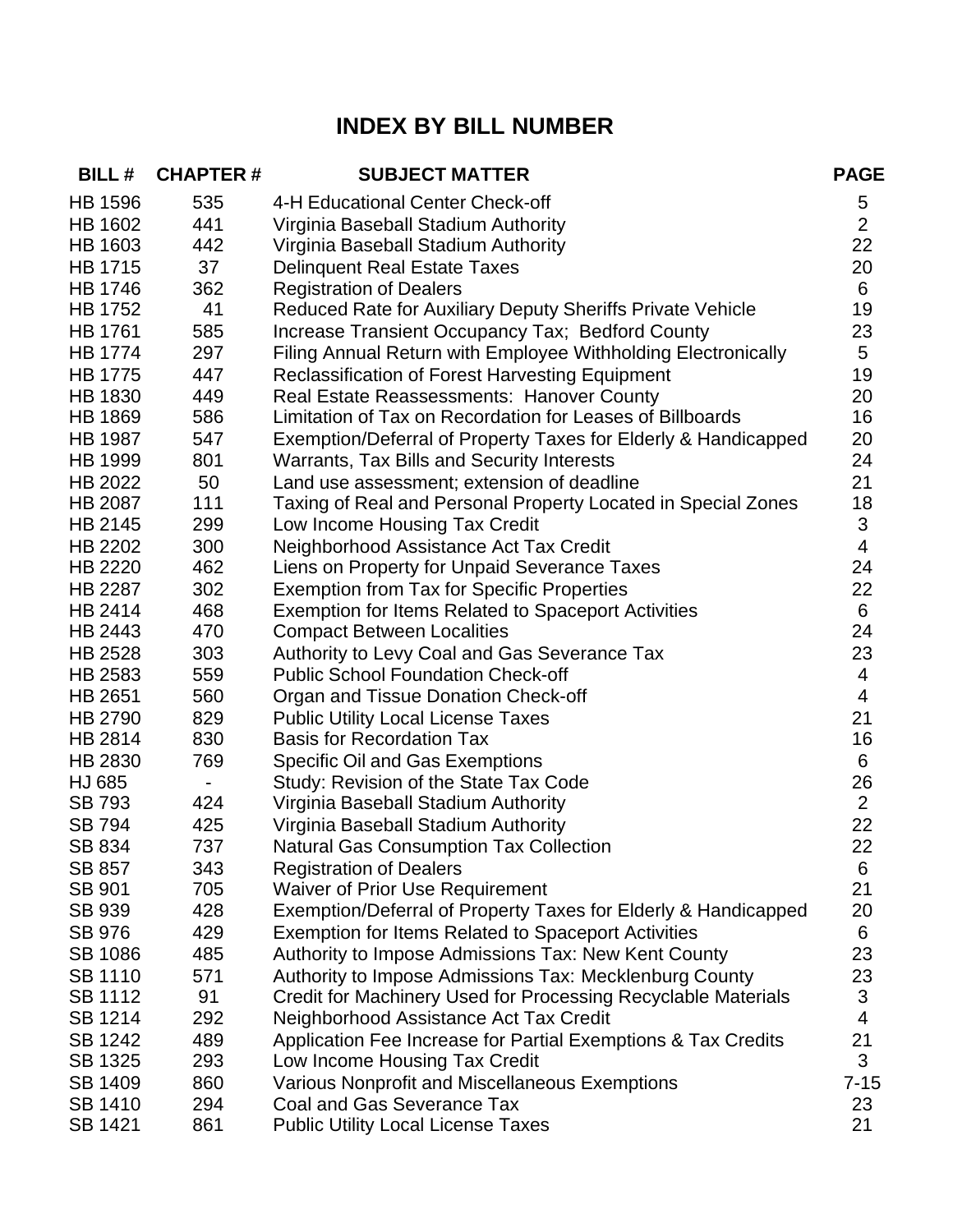### **INDEX BY BILL NUMBER**

|        | BILL# CHAPTER#   | <b>SUBJECT MATTER</b>                              | <b>PAGE</b> |
|--------|------------------|----------------------------------------------------|-------------|
| SJ 351 | $\sim$ 100 $\mu$ | Study to Promote Virginia's Shipbuilding Industry  | 26          |
| SJ 382 | $\sim$           | Study: Non-Profit and Not-For-Profit Organizations | 26          |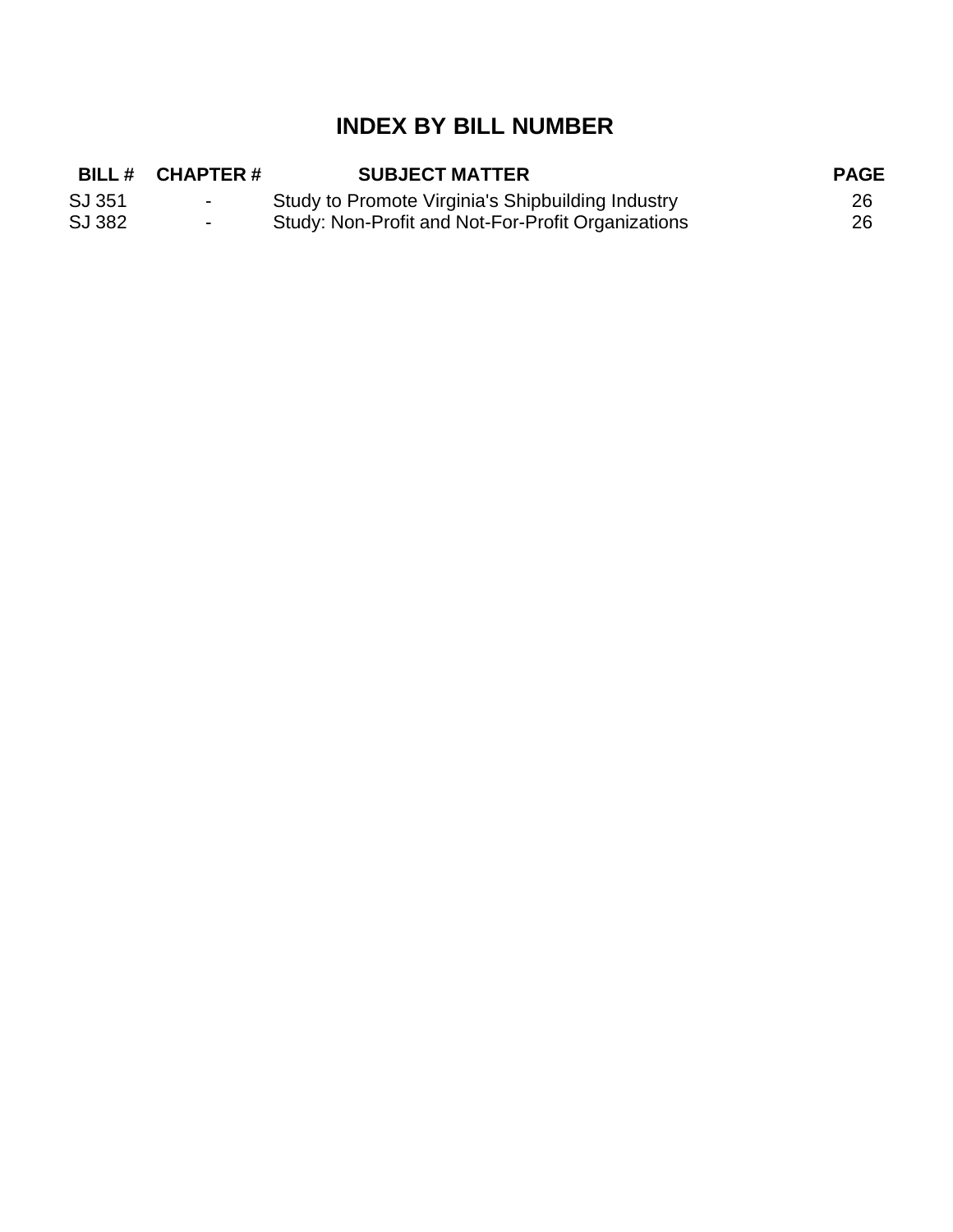### **INDEX BY CODE SECTION**

| 15.2-5806<br>HB 1602, SB 793<br>Virginia Baseball Stadium Authority<br>$\overline{2}$<br>$27 - 23.1$<br>Taxing of Real and Personal Property Located in Special<br>18<br><b>HB 2087</b><br>Zones<br>HB 2145, SB 1325<br>Low Income Housing Tax Credit<br>3<br>36.1-55.63<br>58.1-323<br>HB 2202, SB 1214<br>Neighborhood Assistance Act Tax Credit<br>4<br>HB 2202, SB 1214<br>4<br>58.1-325.2<br>Neighborhood Assistance Act Tax Credit<br>5<br>58.1-346.16<br><b>HB 1596</b><br>4-H Educational Center Check-off<br>4<br>58.1-346.17<br>HB 2583<br><b>Public School Foundation Check-off</b><br>$\overline{\mathcal{A}}$<br>58.1-346.18<br>HB 2651<br>Organ and Tissue Donation Check-off<br>3<br>HB 2145, SB 1325<br>Low Income Housing Tax Credit<br>58.1-435<br>3<br>Machinery Used Processing Recyclable Materials Credit<br>58.1-439.7<br>SB 1112<br>5<br>Filing Annual Return with Employee Withholding Electronically<br>58.1-478<br>HB 1774<br>Nonprofit Sales and Use Tax Exemptions: Miscellaneous<br>$13 - 15$<br>58.1-609.1<br>SB 1409<br>HB 2414, SB 976<br><b>Exemption for Items Related to Spaceport Activities</b><br>58.1-609.3<br>6<br>6<br>HB 2830<br>Specific Oil and Gas Exemptions<br>58.1-609.3<br>$\overline{7}$<br>Nonprofit Sales and Use Tax Exemptions: Educational<br>58.1-609.4<br>SB 1409<br>Nonprofit Sales and Use Tax Exemptions: Medical<br>8<br>58.1-609.7<br>SB 1409<br>$9 - 12$<br>58.1-609.8<br>SB 1409<br>Nonprofit Sales and Use Tax Exemptions: Civic and<br><b>Community Service</b><br>$12 - 13$<br>58.1-609.9<br>SB 1409<br>Nonprofit Sales and Use Tax Exemptions: Cultural<br>Organization<br>HB 1746, SB 857<br><b>Registration of Dealers</b><br>58.1-613<br>6<br><b>Basis for Recordation Tax</b><br>58.1-801<br><b>HB 2814</b><br>16<br>58.1-802<br><b>HB 2814</b><br><b>Basis for Recordation Tax</b><br>16<br>58.1-807<br><b>HB 1869</b><br>Limitation of Tax on Recordation for Leases of Billboards<br>16<br>21<br>58.1-2901<br>HB 2790, SB 1421<br>Public Utility Local License Tax Not Imposed<br>Natural Gas Consumption Tax Collection<br>22<br>58.1-2905<br>SB 834<br>24<br><b>Compact Between Localities</b><br>58.1-3133<br>HB 2443<br>24<br>Warrants, Tax Bills and Security Interests<br>58.1-3133<br>HB 1999<br>20<br>Exemption or Deferral of Property Taxes for Certain Elderly<br>58.1-3211<br>HB 1987, SB 939<br>and Handicapped<br>Application Fee Increase for Partial Exemptions & Tax Credits<br><b>SB 1242</b><br>21<br>58.1-3220<br>Application Fee Increase for Partial Exemptions & Tax Credits<br>21<br>58.1-3220.1<br>SB 1242<br>21<br>58.1-3221<br>SB 1242<br>Application Fee Increase for Partial Exemptions & Tax Credits<br>58.1-3231<br>SB 901<br>Use Value Assessments - Waiver of Prior Use Requirement -<br>21<br>Multi-Year Agricultural and Horticultural Crops<br>58.1-3234<br>HB 2022<br>Land Use Assessment; Extension of Deadline<br>21<br>HB 1830<br>20<br>58.1-3257<br>Real Estate Reassessments: Hanover County<br>Liens on Property for Unpaid Severance Taxes<br>58.1-3343<br><b>HB 2220</b><br>24<br>Reduced Rate for Auxiliary Deputy Sheriffs Private Vehicle<br>19<br>58.1-3506<br><b>HB 1752</b><br>58.1-3506<br><b>HB 1775</b><br>Reclassification of Forest Harvesting Equipment<br>19<br>HB 2528, SB 1410<br>23<br>58.1-3713.3<br>Authority to Levy Coal and Gas Severance Tax<br>58.1-3713.5<br><b>HB 2220</b><br>Liens on Property for Unpaid Severance Taxes<br>24<br>21<br><b>Public Utility Local License Tax Clarification</b><br>58.1-3731<br>HB 2790, SB 1421<br><b>Natural Gas Consumption Tax Collection</b><br>22<br>58.1-3814<br>SB 834<br><b>HB 2287</b><br><b>Exemption from Tax for Specific Properties</b><br>22<br>58.1-3816.2<br>Virginia Baseball Stadium Authority<br>22<br>58.1-3818<br>HB 1603, SB 794 | VA CODE § | <b>BILL#</b> | <b>SUBJECT MATTER</b>                   | <b>PAGE</b> |
|-------------------------------------------------------------------------------------------------------------------------------------------------------------------------------------------------------------------------------------------------------------------------------------------------------------------------------------------------------------------------------------------------------------------------------------------------------------------------------------------------------------------------------------------------------------------------------------------------------------------------------------------------------------------------------------------------------------------------------------------------------------------------------------------------------------------------------------------------------------------------------------------------------------------------------------------------------------------------------------------------------------------------------------------------------------------------------------------------------------------------------------------------------------------------------------------------------------------------------------------------------------------------------------------------------------------------------------------------------------------------------------------------------------------------------------------------------------------------------------------------------------------------------------------------------------------------------------------------------------------------------------------------------------------------------------------------------------------------------------------------------------------------------------------------------------------------------------------------------------------------------------------------------------------------------------------------------------------------------------------------------------------------------------------------------------------------------------------------------------------------------------------------------------------------------------------------------------------------------------------------------------------------------------------------------------------------------------------------------------------------------------------------------------------------------------------------------------------------------------------------------------------------------------------------------------------------------------------------------------------------------------------------------------------------------------------------------------------------------------------------------------------------------------------------------------------------------------------------------------------------------------------------------------------------------------------------------------------------------------------------------------------------------------------------------------------------------------------------------------------------------------------------------------------------------------------------------------------------------------------------------------------------------------------------------------------------------------------------------------------------------------------------------------------------------------------------------------------------------------------------------------------------------------------------------------------------------------------------------------------------------------------------------------------------------------------------------------------------------------------------------------------------------------------------------------------------------------------|-----------|--------------|-----------------------------------------|-------------|
|                                                                                                                                                                                                                                                                                                                                                                                                                                                                                                                                                                                                                                                                                                                                                                                                                                                                                                                                                                                                                                                                                                                                                                                                                                                                                                                                                                                                                                                                                                                                                                                                                                                                                                                                                                                                                                                                                                                                                                                                                                                                                                                                                                                                                                                                                                                                                                                                                                                                                                                                                                                                                                                                                                                                                                                                                                                                                                                                                                                                                                                                                                                                                                                                                                                                                                                                                                                                                                                                                                                                                                                                                                                                                                                                                                                                                                           |           |              |                                         |             |
|                                                                                                                                                                                                                                                                                                                                                                                                                                                                                                                                                                                                                                                                                                                                                                                                                                                                                                                                                                                                                                                                                                                                                                                                                                                                                                                                                                                                                                                                                                                                                                                                                                                                                                                                                                                                                                                                                                                                                                                                                                                                                                                                                                                                                                                                                                                                                                                                                                                                                                                                                                                                                                                                                                                                                                                                                                                                                                                                                                                                                                                                                                                                                                                                                                                                                                                                                                                                                                                                                                                                                                                                                                                                                                                                                                                                                                           |           |              |                                         |             |
|                                                                                                                                                                                                                                                                                                                                                                                                                                                                                                                                                                                                                                                                                                                                                                                                                                                                                                                                                                                                                                                                                                                                                                                                                                                                                                                                                                                                                                                                                                                                                                                                                                                                                                                                                                                                                                                                                                                                                                                                                                                                                                                                                                                                                                                                                                                                                                                                                                                                                                                                                                                                                                                                                                                                                                                                                                                                                                                                                                                                                                                                                                                                                                                                                                                                                                                                                                                                                                                                                                                                                                                                                                                                                                                                                                                                                                           |           |              |                                         |             |
|                                                                                                                                                                                                                                                                                                                                                                                                                                                                                                                                                                                                                                                                                                                                                                                                                                                                                                                                                                                                                                                                                                                                                                                                                                                                                                                                                                                                                                                                                                                                                                                                                                                                                                                                                                                                                                                                                                                                                                                                                                                                                                                                                                                                                                                                                                                                                                                                                                                                                                                                                                                                                                                                                                                                                                                                                                                                                                                                                                                                                                                                                                                                                                                                                                                                                                                                                                                                                                                                                                                                                                                                                                                                                                                                                                                                                                           |           |              |                                         |             |
|                                                                                                                                                                                                                                                                                                                                                                                                                                                                                                                                                                                                                                                                                                                                                                                                                                                                                                                                                                                                                                                                                                                                                                                                                                                                                                                                                                                                                                                                                                                                                                                                                                                                                                                                                                                                                                                                                                                                                                                                                                                                                                                                                                                                                                                                                                                                                                                                                                                                                                                                                                                                                                                                                                                                                                                                                                                                                                                                                                                                                                                                                                                                                                                                                                                                                                                                                                                                                                                                                                                                                                                                                                                                                                                                                                                                                                           |           |              |                                         |             |
|                                                                                                                                                                                                                                                                                                                                                                                                                                                                                                                                                                                                                                                                                                                                                                                                                                                                                                                                                                                                                                                                                                                                                                                                                                                                                                                                                                                                                                                                                                                                                                                                                                                                                                                                                                                                                                                                                                                                                                                                                                                                                                                                                                                                                                                                                                                                                                                                                                                                                                                                                                                                                                                                                                                                                                                                                                                                                                                                                                                                                                                                                                                                                                                                                                                                                                                                                                                                                                                                                                                                                                                                                                                                                                                                                                                                                                           |           |              |                                         |             |
|                                                                                                                                                                                                                                                                                                                                                                                                                                                                                                                                                                                                                                                                                                                                                                                                                                                                                                                                                                                                                                                                                                                                                                                                                                                                                                                                                                                                                                                                                                                                                                                                                                                                                                                                                                                                                                                                                                                                                                                                                                                                                                                                                                                                                                                                                                                                                                                                                                                                                                                                                                                                                                                                                                                                                                                                                                                                                                                                                                                                                                                                                                                                                                                                                                                                                                                                                                                                                                                                                                                                                                                                                                                                                                                                                                                                                                           |           |              |                                         |             |
|                                                                                                                                                                                                                                                                                                                                                                                                                                                                                                                                                                                                                                                                                                                                                                                                                                                                                                                                                                                                                                                                                                                                                                                                                                                                                                                                                                                                                                                                                                                                                                                                                                                                                                                                                                                                                                                                                                                                                                                                                                                                                                                                                                                                                                                                                                                                                                                                                                                                                                                                                                                                                                                                                                                                                                                                                                                                                                                                                                                                                                                                                                                                                                                                                                                                                                                                                                                                                                                                                                                                                                                                                                                                                                                                                                                                                                           |           |              |                                         |             |
|                                                                                                                                                                                                                                                                                                                                                                                                                                                                                                                                                                                                                                                                                                                                                                                                                                                                                                                                                                                                                                                                                                                                                                                                                                                                                                                                                                                                                                                                                                                                                                                                                                                                                                                                                                                                                                                                                                                                                                                                                                                                                                                                                                                                                                                                                                                                                                                                                                                                                                                                                                                                                                                                                                                                                                                                                                                                                                                                                                                                                                                                                                                                                                                                                                                                                                                                                                                                                                                                                                                                                                                                                                                                                                                                                                                                                                           |           |              |                                         |             |
|                                                                                                                                                                                                                                                                                                                                                                                                                                                                                                                                                                                                                                                                                                                                                                                                                                                                                                                                                                                                                                                                                                                                                                                                                                                                                                                                                                                                                                                                                                                                                                                                                                                                                                                                                                                                                                                                                                                                                                                                                                                                                                                                                                                                                                                                                                                                                                                                                                                                                                                                                                                                                                                                                                                                                                                                                                                                                                                                                                                                                                                                                                                                                                                                                                                                                                                                                                                                                                                                                                                                                                                                                                                                                                                                                                                                                                           |           |              |                                         |             |
|                                                                                                                                                                                                                                                                                                                                                                                                                                                                                                                                                                                                                                                                                                                                                                                                                                                                                                                                                                                                                                                                                                                                                                                                                                                                                                                                                                                                                                                                                                                                                                                                                                                                                                                                                                                                                                                                                                                                                                                                                                                                                                                                                                                                                                                                                                                                                                                                                                                                                                                                                                                                                                                                                                                                                                                                                                                                                                                                                                                                                                                                                                                                                                                                                                                                                                                                                                                                                                                                                                                                                                                                                                                                                                                                                                                                                                           |           |              |                                         |             |
|                                                                                                                                                                                                                                                                                                                                                                                                                                                                                                                                                                                                                                                                                                                                                                                                                                                                                                                                                                                                                                                                                                                                                                                                                                                                                                                                                                                                                                                                                                                                                                                                                                                                                                                                                                                                                                                                                                                                                                                                                                                                                                                                                                                                                                                                                                                                                                                                                                                                                                                                                                                                                                                                                                                                                                                                                                                                                                                                                                                                                                                                                                                                                                                                                                                                                                                                                                                                                                                                                                                                                                                                                                                                                                                                                                                                                                           |           |              |                                         |             |
|                                                                                                                                                                                                                                                                                                                                                                                                                                                                                                                                                                                                                                                                                                                                                                                                                                                                                                                                                                                                                                                                                                                                                                                                                                                                                                                                                                                                                                                                                                                                                                                                                                                                                                                                                                                                                                                                                                                                                                                                                                                                                                                                                                                                                                                                                                                                                                                                                                                                                                                                                                                                                                                                                                                                                                                                                                                                                                                                                                                                                                                                                                                                                                                                                                                                                                                                                                                                                                                                                                                                                                                                                                                                                                                                                                                                                                           |           |              |                                         |             |
|                                                                                                                                                                                                                                                                                                                                                                                                                                                                                                                                                                                                                                                                                                                                                                                                                                                                                                                                                                                                                                                                                                                                                                                                                                                                                                                                                                                                                                                                                                                                                                                                                                                                                                                                                                                                                                                                                                                                                                                                                                                                                                                                                                                                                                                                                                                                                                                                                                                                                                                                                                                                                                                                                                                                                                                                                                                                                                                                                                                                                                                                                                                                                                                                                                                                                                                                                                                                                                                                                                                                                                                                                                                                                                                                                                                                                                           |           |              |                                         |             |
|                                                                                                                                                                                                                                                                                                                                                                                                                                                                                                                                                                                                                                                                                                                                                                                                                                                                                                                                                                                                                                                                                                                                                                                                                                                                                                                                                                                                                                                                                                                                                                                                                                                                                                                                                                                                                                                                                                                                                                                                                                                                                                                                                                                                                                                                                                                                                                                                                                                                                                                                                                                                                                                                                                                                                                                                                                                                                                                                                                                                                                                                                                                                                                                                                                                                                                                                                                                                                                                                                                                                                                                                                                                                                                                                                                                                                                           |           |              |                                         |             |
|                                                                                                                                                                                                                                                                                                                                                                                                                                                                                                                                                                                                                                                                                                                                                                                                                                                                                                                                                                                                                                                                                                                                                                                                                                                                                                                                                                                                                                                                                                                                                                                                                                                                                                                                                                                                                                                                                                                                                                                                                                                                                                                                                                                                                                                                                                                                                                                                                                                                                                                                                                                                                                                                                                                                                                                                                                                                                                                                                                                                                                                                                                                                                                                                                                                                                                                                                                                                                                                                                                                                                                                                                                                                                                                                                                                                                                           |           |              |                                         |             |
|                                                                                                                                                                                                                                                                                                                                                                                                                                                                                                                                                                                                                                                                                                                                                                                                                                                                                                                                                                                                                                                                                                                                                                                                                                                                                                                                                                                                                                                                                                                                                                                                                                                                                                                                                                                                                                                                                                                                                                                                                                                                                                                                                                                                                                                                                                                                                                                                                                                                                                                                                                                                                                                                                                                                                                                                                                                                                                                                                                                                                                                                                                                                                                                                                                                                                                                                                                                                                                                                                                                                                                                                                                                                                                                                                                                                                                           |           |              |                                         |             |
|                                                                                                                                                                                                                                                                                                                                                                                                                                                                                                                                                                                                                                                                                                                                                                                                                                                                                                                                                                                                                                                                                                                                                                                                                                                                                                                                                                                                                                                                                                                                                                                                                                                                                                                                                                                                                                                                                                                                                                                                                                                                                                                                                                                                                                                                                                                                                                                                                                                                                                                                                                                                                                                                                                                                                                                                                                                                                                                                                                                                                                                                                                                                                                                                                                                                                                                                                                                                                                                                                                                                                                                                                                                                                                                                                                                                                                           |           |              |                                         |             |
|                                                                                                                                                                                                                                                                                                                                                                                                                                                                                                                                                                                                                                                                                                                                                                                                                                                                                                                                                                                                                                                                                                                                                                                                                                                                                                                                                                                                                                                                                                                                                                                                                                                                                                                                                                                                                                                                                                                                                                                                                                                                                                                                                                                                                                                                                                                                                                                                                                                                                                                                                                                                                                                                                                                                                                                                                                                                                                                                                                                                                                                                                                                                                                                                                                                                                                                                                                                                                                                                                                                                                                                                                                                                                                                                                                                                                                           |           |              |                                         |             |
|                                                                                                                                                                                                                                                                                                                                                                                                                                                                                                                                                                                                                                                                                                                                                                                                                                                                                                                                                                                                                                                                                                                                                                                                                                                                                                                                                                                                                                                                                                                                                                                                                                                                                                                                                                                                                                                                                                                                                                                                                                                                                                                                                                                                                                                                                                                                                                                                                                                                                                                                                                                                                                                                                                                                                                                                                                                                                                                                                                                                                                                                                                                                                                                                                                                                                                                                                                                                                                                                                                                                                                                                                                                                                                                                                                                                                                           |           |              |                                         |             |
|                                                                                                                                                                                                                                                                                                                                                                                                                                                                                                                                                                                                                                                                                                                                                                                                                                                                                                                                                                                                                                                                                                                                                                                                                                                                                                                                                                                                                                                                                                                                                                                                                                                                                                                                                                                                                                                                                                                                                                                                                                                                                                                                                                                                                                                                                                                                                                                                                                                                                                                                                                                                                                                                                                                                                                                                                                                                                                                                                                                                                                                                                                                                                                                                                                                                                                                                                                                                                                                                                                                                                                                                                                                                                                                                                                                                                                           |           |              |                                         |             |
|                                                                                                                                                                                                                                                                                                                                                                                                                                                                                                                                                                                                                                                                                                                                                                                                                                                                                                                                                                                                                                                                                                                                                                                                                                                                                                                                                                                                                                                                                                                                                                                                                                                                                                                                                                                                                                                                                                                                                                                                                                                                                                                                                                                                                                                                                                                                                                                                                                                                                                                                                                                                                                                                                                                                                                                                                                                                                                                                                                                                                                                                                                                                                                                                                                                                                                                                                                                                                                                                                                                                                                                                                                                                                                                                                                                                                                           |           |              |                                         |             |
|                                                                                                                                                                                                                                                                                                                                                                                                                                                                                                                                                                                                                                                                                                                                                                                                                                                                                                                                                                                                                                                                                                                                                                                                                                                                                                                                                                                                                                                                                                                                                                                                                                                                                                                                                                                                                                                                                                                                                                                                                                                                                                                                                                                                                                                                                                                                                                                                                                                                                                                                                                                                                                                                                                                                                                                                                                                                                                                                                                                                                                                                                                                                                                                                                                                                                                                                                                                                                                                                                                                                                                                                                                                                                                                                                                                                                                           |           |              |                                         |             |
|                                                                                                                                                                                                                                                                                                                                                                                                                                                                                                                                                                                                                                                                                                                                                                                                                                                                                                                                                                                                                                                                                                                                                                                                                                                                                                                                                                                                                                                                                                                                                                                                                                                                                                                                                                                                                                                                                                                                                                                                                                                                                                                                                                                                                                                                                                                                                                                                                                                                                                                                                                                                                                                                                                                                                                                                                                                                                                                                                                                                                                                                                                                                                                                                                                                                                                                                                                                                                                                                                                                                                                                                                                                                                                                                                                                                                                           |           |              |                                         |             |
|                                                                                                                                                                                                                                                                                                                                                                                                                                                                                                                                                                                                                                                                                                                                                                                                                                                                                                                                                                                                                                                                                                                                                                                                                                                                                                                                                                                                                                                                                                                                                                                                                                                                                                                                                                                                                                                                                                                                                                                                                                                                                                                                                                                                                                                                                                                                                                                                                                                                                                                                                                                                                                                                                                                                                                                                                                                                                                                                                                                                                                                                                                                                                                                                                                                                                                                                                                                                                                                                                                                                                                                                                                                                                                                                                                                                                                           |           |              |                                         |             |
|                                                                                                                                                                                                                                                                                                                                                                                                                                                                                                                                                                                                                                                                                                                                                                                                                                                                                                                                                                                                                                                                                                                                                                                                                                                                                                                                                                                                                                                                                                                                                                                                                                                                                                                                                                                                                                                                                                                                                                                                                                                                                                                                                                                                                                                                                                                                                                                                                                                                                                                                                                                                                                                                                                                                                                                                                                                                                                                                                                                                                                                                                                                                                                                                                                                                                                                                                                                                                                                                                                                                                                                                                                                                                                                                                                                                                                           |           |              |                                         |             |
|                                                                                                                                                                                                                                                                                                                                                                                                                                                                                                                                                                                                                                                                                                                                                                                                                                                                                                                                                                                                                                                                                                                                                                                                                                                                                                                                                                                                                                                                                                                                                                                                                                                                                                                                                                                                                                                                                                                                                                                                                                                                                                                                                                                                                                                                                                                                                                                                                                                                                                                                                                                                                                                                                                                                                                                                                                                                                                                                                                                                                                                                                                                                                                                                                                                                                                                                                                                                                                                                                                                                                                                                                                                                                                                                                                                                                                           |           |              |                                         |             |
|                                                                                                                                                                                                                                                                                                                                                                                                                                                                                                                                                                                                                                                                                                                                                                                                                                                                                                                                                                                                                                                                                                                                                                                                                                                                                                                                                                                                                                                                                                                                                                                                                                                                                                                                                                                                                                                                                                                                                                                                                                                                                                                                                                                                                                                                                                                                                                                                                                                                                                                                                                                                                                                                                                                                                                                                                                                                                                                                                                                                                                                                                                                                                                                                                                                                                                                                                                                                                                                                                                                                                                                                                                                                                                                                                                                                                                           |           |              |                                         |             |
|                                                                                                                                                                                                                                                                                                                                                                                                                                                                                                                                                                                                                                                                                                                                                                                                                                                                                                                                                                                                                                                                                                                                                                                                                                                                                                                                                                                                                                                                                                                                                                                                                                                                                                                                                                                                                                                                                                                                                                                                                                                                                                                                                                                                                                                                                                                                                                                                                                                                                                                                                                                                                                                                                                                                                                                                                                                                                                                                                                                                                                                                                                                                                                                                                                                                                                                                                                                                                                                                                                                                                                                                                                                                                                                                                                                                                                           |           |              |                                         |             |
|                                                                                                                                                                                                                                                                                                                                                                                                                                                                                                                                                                                                                                                                                                                                                                                                                                                                                                                                                                                                                                                                                                                                                                                                                                                                                                                                                                                                                                                                                                                                                                                                                                                                                                                                                                                                                                                                                                                                                                                                                                                                                                                                                                                                                                                                                                                                                                                                                                                                                                                                                                                                                                                                                                                                                                                                                                                                                                                                                                                                                                                                                                                                                                                                                                                                                                                                                                                                                                                                                                                                                                                                                                                                                                                                                                                                                                           |           |              |                                         |             |
|                                                                                                                                                                                                                                                                                                                                                                                                                                                                                                                                                                                                                                                                                                                                                                                                                                                                                                                                                                                                                                                                                                                                                                                                                                                                                                                                                                                                                                                                                                                                                                                                                                                                                                                                                                                                                                                                                                                                                                                                                                                                                                                                                                                                                                                                                                                                                                                                                                                                                                                                                                                                                                                                                                                                                                                                                                                                                                                                                                                                                                                                                                                                                                                                                                                                                                                                                                                                                                                                                                                                                                                                                                                                                                                                                                                                                                           |           |              |                                         |             |
|                                                                                                                                                                                                                                                                                                                                                                                                                                                                                                                                                                                                                                                                                                                                                                                                                                                                                                                                                                                                                                                                                                                                                                                                                                                                                                                                                                                                                                                                                                                                                                                                                                                                                                                                                                                                                                                                                                                                                                                                                                                                                                                                                                                                                                                                                                                                                                                                                                                                                                                                                                                                                                                                                                                                                                                                                                                                                                                                                                                                                                                                                                                                                                                                                                                                                                                                                                                                                                                                                                                                                                                                                                                                                                                                                                                                                                           |           |              |                                         |             |
|                                                                                                                                                                                                                                                                                                                                                                                                                                                                                                                                                                                                                                                                                                                                                                                                                                                                                                                                                                                                                                                                                                                                                                                                                                                                                                                                                                                                                                                                                                                                                                                                                                                                                                                                                                                                                                                                                                                                                                                                                                                                                                                                                                                                                                                                                                                                                                                                                                                                                                                                                                                                                                                                                                                                                                                                                                                                                                                                                                                                                                                                                                                                                                                                                                                                                                                                                                                                                                                                                                                                                                                                                                                                                                                                                                                                                                           |           |              |                                         |             |
|                                                                                                                                                                                                                                                                                                                                                                                                                                                                                                                                                                                                                                                                                                                                                                                                                                                                                                                                                                                                                                                                                                                                                                                                                                                                                                                                                                                                                                                                                                                                                                                                                                                                                                                                                                                                                                                                                                                                                                                                                                                                                                                                                                                                                                                                                                                                                                                                                                                                                                                                                                                                                                                                                                                                                                                                                                                                                                                                                                                                                                                                                                                                                                                                                                                                                                                                                                                                                                                                                                                                                                                                                                                                                                                                                                                                                                           |           |              |                                         |             |
|                                                                                                                                                                                                                                                                                                                                                                                                                                                                                                                                                                                                                                                                                                                                                                                                                                                                                                                                                                                                                                                                                                                                                                                                                                                                                                                                                                                                                                                                                                                                                                                                                                                                                                                                                                                                                                                                                                                                                                                                                                                                                                                                                                                                                                                                                                                                                                                                                                                                                                                                                                                                                                                                                                                                                                                                                                                                                                                                                                                                                                                                                                                                                                                                                                                                                                                                                                                                                                                                                                                                                                                                                                                                                                                                                                                                                                           |           |              |                                         |             |
|                                                                                                                                                                                                                                                                                                                                                                                                                                                                                                                                                                                                                                                                                                                                                                                                                                                                                                                                                                                                                                                                                                                                                                                                                                                                                                                                                                                                                                                                                                                                                                                                                                                                                                                                                                                                                                                                                                                                                                                                                                                                                                                                                                                                                                                                                                                                                                                                                                                                                                                                                                                                                                                                                                                                                                                                                                                                                                                                                                                                                                                                                                                                                                                                                                                                                                                                                                                                                                                                                                                                                                                                                                                                                                                                                                                                                                           |           |              |                                         |             |
|                                                                                                                                                                                                                                                                                                                                                                                                                                                                                                                                                                                                                                                                                                                                                                                                                                                                                                                                                                                                                                                                                                                                                                                                                                                                                                                                                                                                                                                                                                                                                                                                                                                                                                                                                                                                                                                                                                                                                                                                                                                                                                                                                                                                                                                                                                                                                                                                                                                                                                                                                                                                                                                                                                                                                                                                                                                                                                                                                                                                                                                                                                                                                                                                                                                                                                                                                                                                                                                                                                                                                                                                                                                                                                                                                                                                                                           |           |              |                                         |             |
|                                                                                                                                                                                                                                                                                                                                                                                                                                                                                                                                                                                                                                                                                                                                                                                                                                                                                                                                                                                                                                                                                                                                                                                                                                                                                                                                                                                                                                                                                                                                                                                                                                                                                                                                                                                                                                                                                                                                                                                                                                                                                                                                                                                                                                                                                                                                                                                                                                                                                                                                                                                                                                                                                                                                                                                                                                                                                                                                                                                                                                                                                                                                                                                                                                                                                                                                                                                                                                                                                                                                                                                                                                                                                                                                                                                                                                           |           |              |                                         |             |
|                                                                                                                                                                                                                                                                                                                                                                                                                                                                                                                                                                                                                                                                                                                                                                                                                                                                                                                                                                                                                                                                                                                                                                                                                                                                                                                                                                                                                                                                                                                                                                                                                                                                                                                                                                                                                                                                                                                                                                                                                                                                                                                                                                                                                                                                                                                                                                                                                                                                                                                                                                                                                                                                                                                                                                                                                                                                                                                                                                                                                                                                                                                                                                                                                                                                                                                                                                                                                                                                                                                                                                                                                                                                                                                                                                                                                                           |           |              |                                         |             |
|                                                                                                                                                                                                                                                                                                                                                                                                                                                                                                                                                                                                                                                                                                                                                                                                                                                                                                                                                                                                                                                                                                                                                                                                                                                                                                                                                                                                                                                                                                                                                                                                                                                                                                                                                                                                                                                                                                                                                                                                                                                                                                                                                                                                                                                                                                                                                                                                                                                                                                                                                                                                                                                                                                                                                                                                                                                                                                                                                                                                                                                                                                                                                                                                                                                                                                                                                                                                                                                                                                                                                                                                                                                                                                                                                                                                                                           |           |              |                                         |             |
|                                                                                                                                                                                                                                                                                                                                                                                                                                                                                                                                                                                                                                                                                                                                                                                                                                                                                                                                                                                                                                                                                                                                                                                                                                                                                                                                                                                                                                                                                                                                                                                                                                                                                                                                                                                                                                                                                                                                                                                                                                                                                                                                                                                                                                                                                                                                                                                                                                                                                                                                                                                                                                                                                                                                                                                                                                                                                                                                                                                                                                                                                                                                                                                                                                                                                                                                                                                                                                                                                                                                                                                                                                                                                                                                                                                                                                           |           |              |                                         |             |
|                                                                                                                                                                                                                                                                                                                                                                                                                                                                                                                                                                                                                                                                                                                                                                                                                                                                                                                                                                                                                                                                                                                                                                                                                                                                                                                                                                                                                                                                                                                                                                                                                                                                                                                                                                                                                                                                                                                                                                                                                                                                                                                                                                                                                                                                                                                                                                                                                                                                                                                                                                                                                                                                                                                                                                                                                                                                                                                                                                                                                                                                                                                                                                                                                                                                                                                                                                                                                                                                                                                                                                                                                                                                                                                                                                                                                                           | 58.1-3818 | SB 1086      | Authority to Impose Tax New Kent County | 23          |